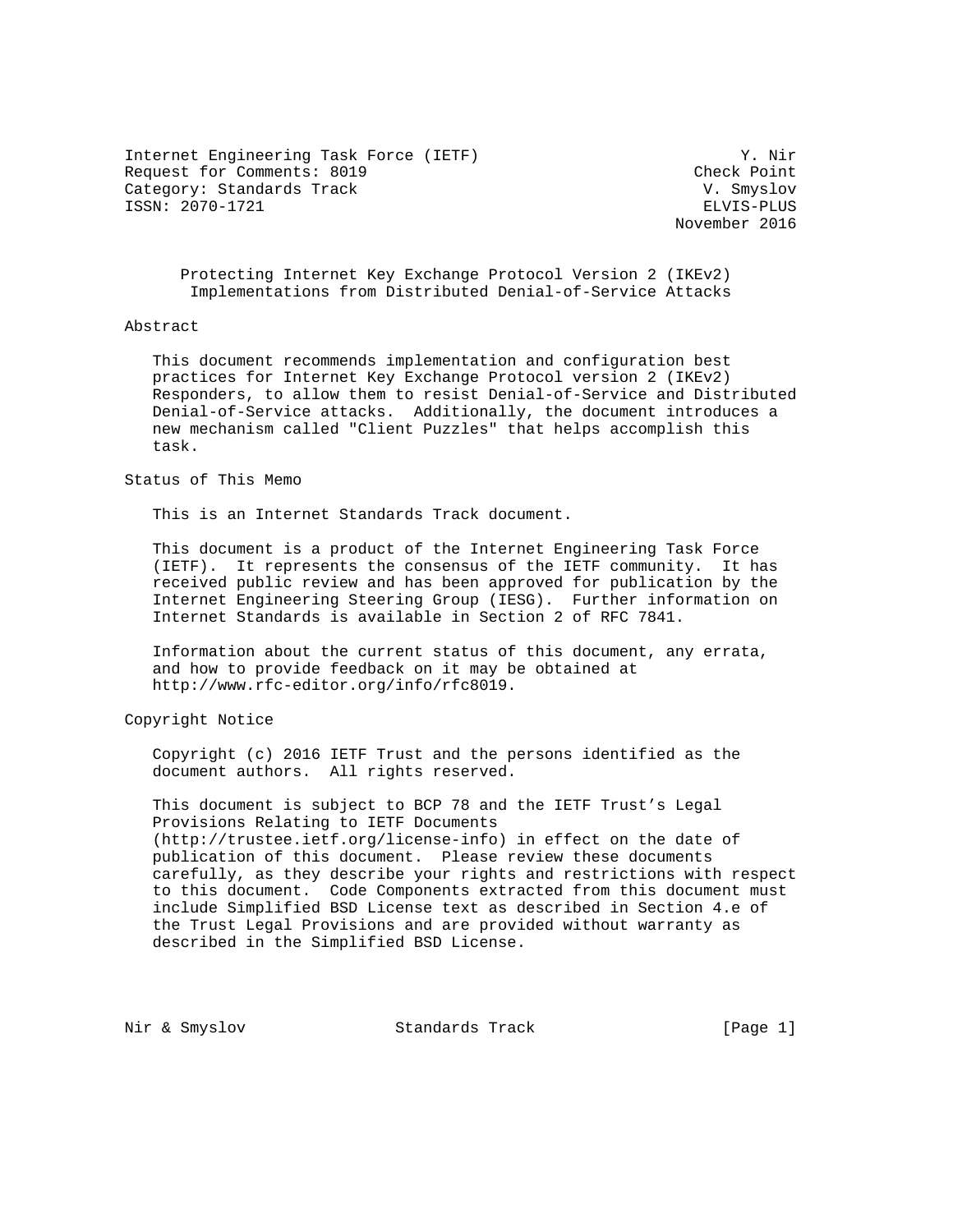# Table of Contents

| $1$ .                                                                                                | $\overline{\mathbf{3}}$ |
|------------------------------------------------------------------------------------------------------|-------------------------|
| Conventions Used in This Document<br>2.                                                              | $\mathbf{3}$            |
| 3.                                                                                                   | $\overline{3}$          |
| Defense Measures While the IKE SA Is Being Created<br>4.                                             | $6\overline{6}$         |
| Retention Periods for Half-Open SAs<br>4.1.                                                          | $6\phantom{1}$          |
| 4.2.                                                                                                 | 7                       |
| The Stateless Cookie<br>4.3.                                                                         | 8                       |
| 4.4.                                                                                                 | 8                       |
| 4.5.                                                                                                 | 11                      |
| 4.6.<br>Keeping Computed Shared Keys                                                                 | 11                      |
| Preventing "Hash and URL" Certificate Encoding Attacks .<br>4.7.                                     | 11                      |
| 4.8.                                                                                                 | 12                      |
| Defense Measures after an IKE SA Is Created<br>5.                                                    | 12                      |
| ნ.<br>Plan for Defending a Responder                                                                 | 14                      |
| Using Puzzles in the Protocol<br>$7_{\scriptscriptstyle{\ddots}}$                                    | 16                      |
| Puzzles in IKE_SA_INIT Exchange<br>7.1.                                                              | 16                      |
| 7.1.1.<br>Presenting a Puzzle                                                                        | 17                      |
| 7.1.2. Solving a Puzzle and Returning the Solution                                                   | 19                      |
|                                                                                                      | 20                      |
| 7.1.4. Analyzing Repeated Request                                                                    | 21                      |
| Deciding Whether to Serve the Request<br>7.1.5.                                                      | 22                      |
| 7.2. Puzzles in an IKE AUTH Exchange                                                                 | 23                      |
| 7.2.1.<br>Presenting the Puzzle                                                                      | 24                      |
| Solving the Puzzle and Returning the Solution<br>7.2.2.                                              | 24                      |
|                                                                                                      | 25                      |
| 7.2.4. Receiving the Puzzle Solution                                                                 | 25                      |
|                                                                                                      |                         |
| 8.                                                                                                   | 26                      |
|                                                                                                      | 26                      |
| 8.2. Puzzle Solution Payload                                                                         | 27                      |
| 9. Operational Considerations                                                                        | 28                      |
|                                                                                                      | 28                      |
|                                                                                                      | 30                      |
|                                                                                                      | 30                      |
|                                                                                                      | 30                      |
| 12.2. Informative References                                                                         | 31                      |
|                                                                                                      | 31                      |
| Authors' Addresses<br>والمناور والمناور والوالد المناور والمناور والمناور والمناور والمناور والمناور | 32                      |

Nir & Smyslov Standards Track [Page 2]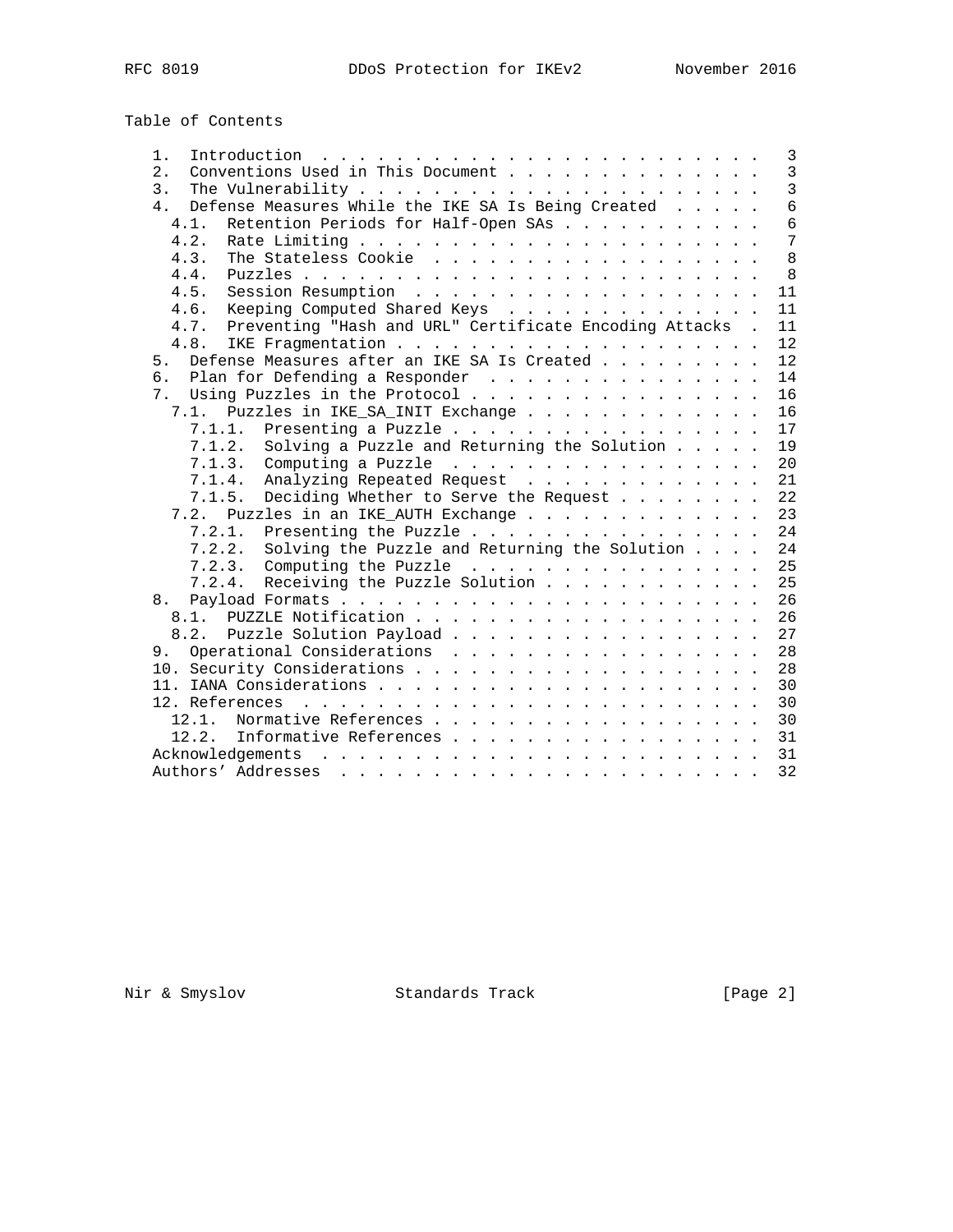# 1. Introduction

 Denial-of-Service (DoS) attacks have always been considered a serious threat. These attacks are usually difficult to defend against since the amount of resources the victim has is always bounded (regardless of how high it is) and because some resources are required for distinguishing a legitimate session from an attack.

 The Internet Key Exchange Protocol version 2 (IKEv2) described in [RFC7296] includes defense against DoS attacks. In particular, there is a cookie mechanism that allows the IKE Responder to defend itself against DoS attacks from spoofed IP addresses. However, botnets have become widespread, allowing attackers to perform Distributed Denial-of-Service (DDoS) attacks, which are more difficult to defend against. This document presents recommendations to help the Responder counter DoS and DDoS attacks. It also introduces a new mechanism -- "puzzles" -- that can help accomplish this task.

2. Conventions Used in This Document

 The key words "MUST", "MUST NOT", "REQUIRED", "SHALL", "SHALL NOT", "SHOULD", "SHOULD NOT", "RECOMMENDED", "NOT RECOMMENDED", "MAY", and "OPTIONAL" in this document are to be interpreted as described in [RFC2119].

3. The Vulnerability

 The IKE\_SA\_INIT exchange described in Section 1.2 of [RFC7296] involves the Initiator sending a single message. The Responder replies with a single message and also allocates memory for a structure called a half-open IKE Security Association (SA). This half-open SA is later authenticated in the IKE\_AUTH exchange. If that IKE\_AUTH request never comes, the half-open SA is kept for an unspecified amount of time. Depending on the algorithms used and implementation, such a half-open SA will use from around one hundred to several thousand bytes of memory.

 This creates an easy attack vector against an IKE Responder. Generating the IKE\_SA\_INIT request is cheap. Sending large amounts of IKE\_SA\_INIT requests can cause a Responder to use up all its resources. If the Responder tries to defend against this by throttling new requests, this will also prevent legitimate Initiators from setting up IKE SAs.

 An obvious defense, which is described in Section 4.2, is limiting the number of half-open SAs opened by a single peer. However, since all that is required is a single packet, an attacker can use multiple spoofed source IP addresses.

Nir & Smyslov Standards Track [Page 3]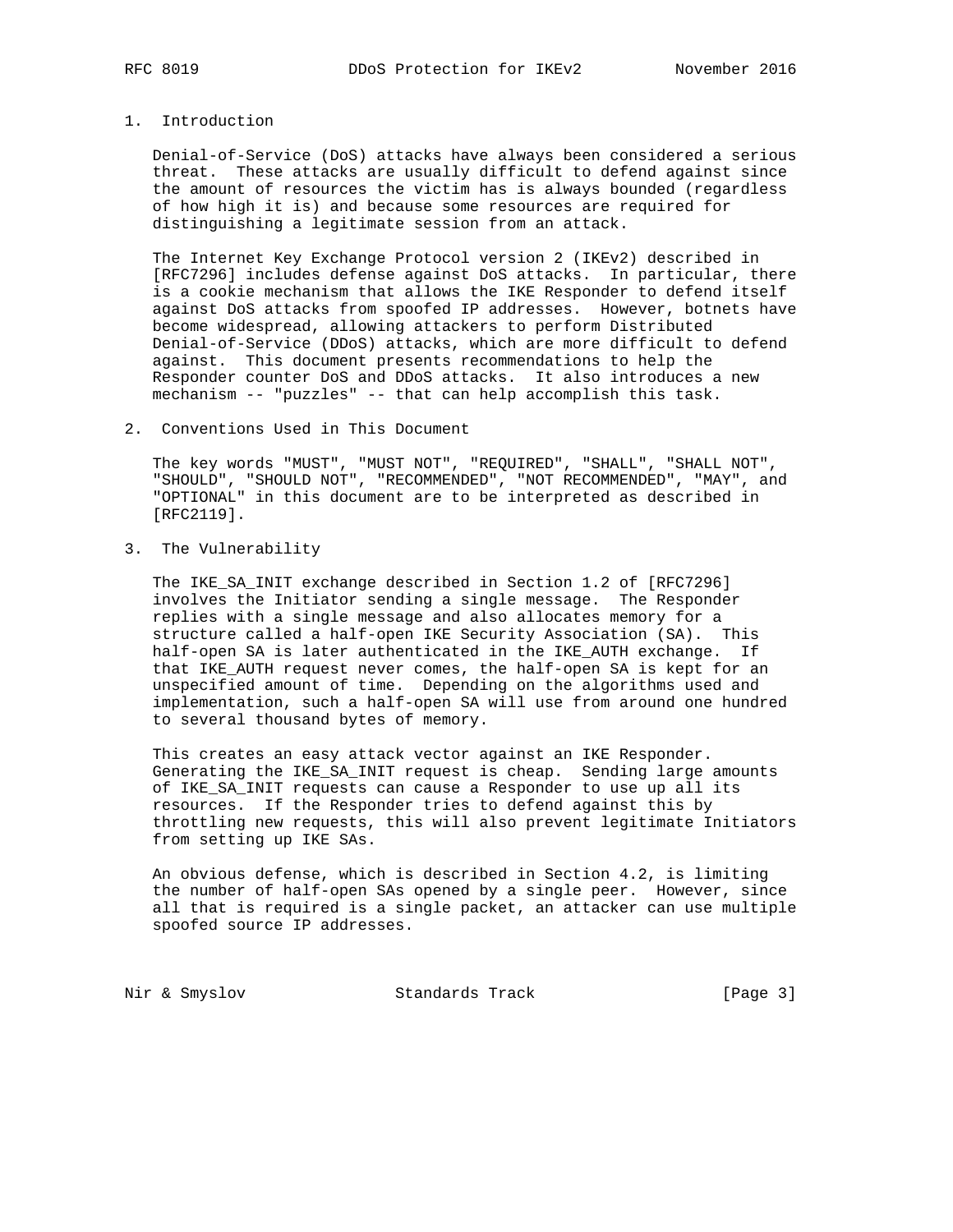If we break down what a Responder has to do during an initial exchange, there are three stages:

- 1. When the IKE\_SA\_INIT request arrives, the Responder:
	- \* Generates or reuses a Diffie-Hellman (DH) private part.
	- \* Generates a Responder Security Parameter Index (SPI).
	- \* Stores the private part and peer public part in a half-open SA database.
- 2. When the IKE AUTH request arrives, the Responder:
	- \* Derives the keys from the half-open SA.
	- \* Decrypts the request.
- 3. If the IKE\_AUTH request decrypts properly, the Responder:
	- \* Validates the certificate chain (if present) in the IKE\_AUTH request.

 The fourth stage where the Responder creates the Child SA is not reached by attackers who cannot pass the authentication step.

 Stage #1 is pretty light on CPU usage, but requires some storage, and it's very light for the Initiator as well. Stage #2 includes private-key operations, so it is much heavier CPU-wise. Stage #3 may include public key operations if certificates are involved. These operations are often more computationally expensive than those performed at stage #2.

 To attack such a Responder, an attacker can attempt to exhaust either memory or CPU. Without any protection, the most efficient attack is to send multiple IKE\_SA\_INIT requests and exhaust memory. This is easy because IKE\_SA\_INIT requests are cheap.

 There are obvious ways for the Responder to protect itself without changes to the protocol. It can reduce the time that an entry remains in the half-open SA database, and it can limit the amount of concurrent half-open SAs from a particular address or prefix. The attacker can overcome this by using spoofed source addresses.

 The stateless cookie mechanism from Section 2.6 of [RFC7296] prevents an attack with spoofed source addresses. This doesn't completely solve the issue, but it makes the limiting of half-open SAs by address or prefix work. Puzzles, introduced in Section 4.4,

Nir & Smyslov Standards Track [Page 4]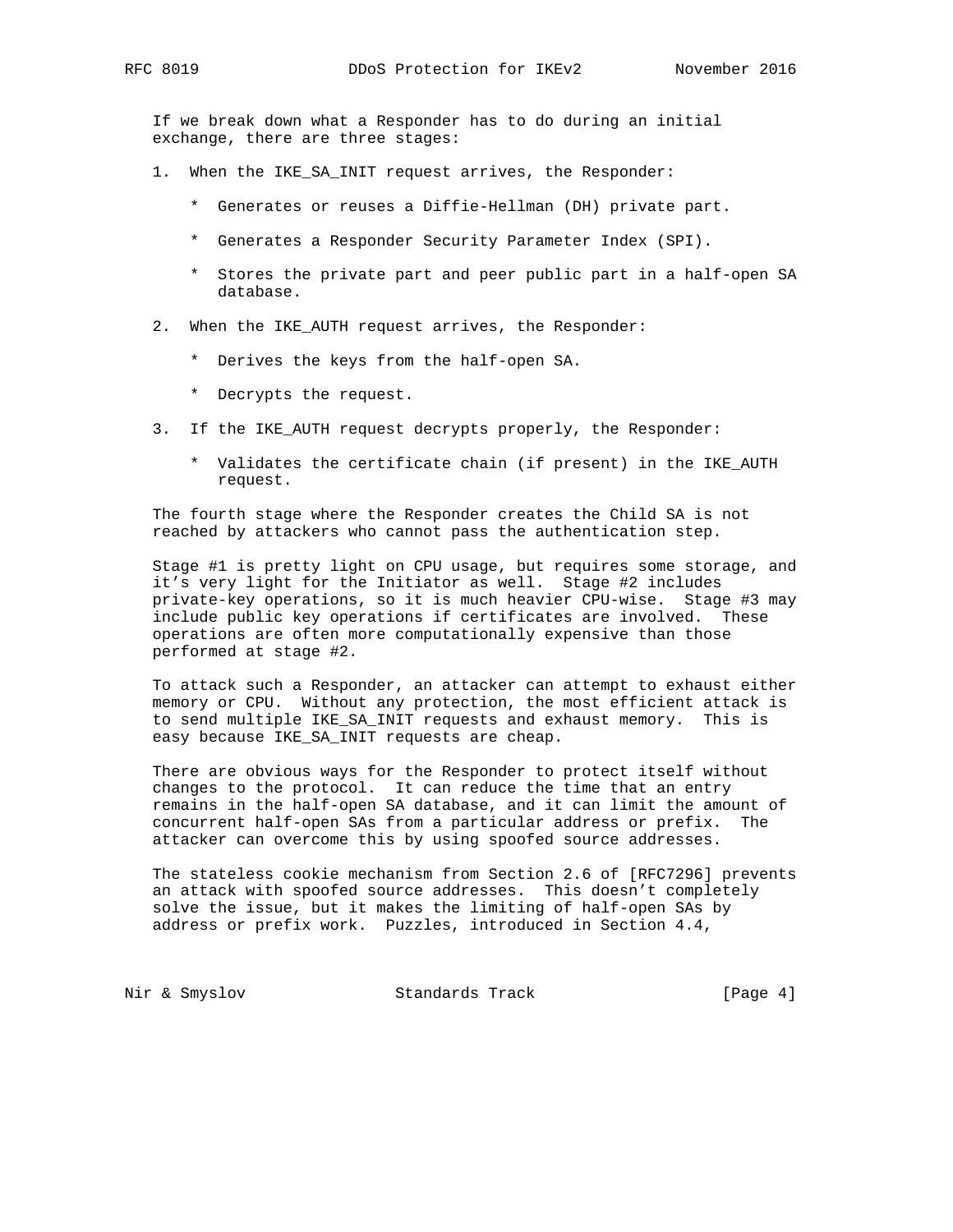accomplish the same thing -- only more of it. They make it harder for an attacker to reach the goal of getting a half-open SA. Puzzles do not have to be so hard that an attacker cannot afford to solve a single puzzle; it is enough that puzzles increase the cost of creating half-open SAs, so the attacker is limited in the amount they can create.

 Reducing the lifetime of an abandoned half-open SA also reduces the impact of such attacks. For example, if a half-open SA is kept for 1 minute and the capacity is 60,000 half-open SAs, an attacker would need to create 1,000 half-open SAs per second. If the retention time is reduced to 3 seconds, the attacker would need to create 20,000 half-open SAs per second to get the same result. By introducing a puzzle, each half-open SA becomes more expensive for an attacker, making it more likely to prevent an exhaustion attack against Responder memory.

 At this point, filling up the half-open SA database is no longer the most efficient DoS attack. The attacker has two alternative attacks to do better:

- 1. Go back to spoofed addresses and try to overwhelm the CPU that deals with generating cookies, or
- 2. Take the attack to the next level by also sending an IKE\_AUTH request.

 If an attacker is so powerful that it is able to overwhelm the Responder's CPU that deals with generating cookies, then the attack cannot be dealt with at the IKE level and must be handled by means of the Intrusion Prevention System (IPS) technology.

 On the other hand, the second alternative of sending an IKE\_AUTH request is very cheap. It requires generating a proper IKE header with the correct IKE SPIs and a single Encrypted payload. The content of the payload is irrelevant and might be junk. The Responder has to perform the relatively expensive key derivation, only to find that the Message Authentication Code (MAC) on the Encrypted payload on the IKE\_AUTH request fails the integrity check. If a Responder does not hold on to the calculated SKEYSEED and SK\_\* keys (which it should in case a valid IKE\_AUTH comes in later), this attack might be repeated on the same half-open SA. Puzzles make attacks of such sort more costly for an attacker. See Section 7.2 for details.

 Here too, the number of half-open SAs that the attacker can achieve is crucial, because each one allows the attacker to waste some CPU time. So making it hard to make many half-open SAs is important.

Nir & Smyslov Standards Track [Page 5]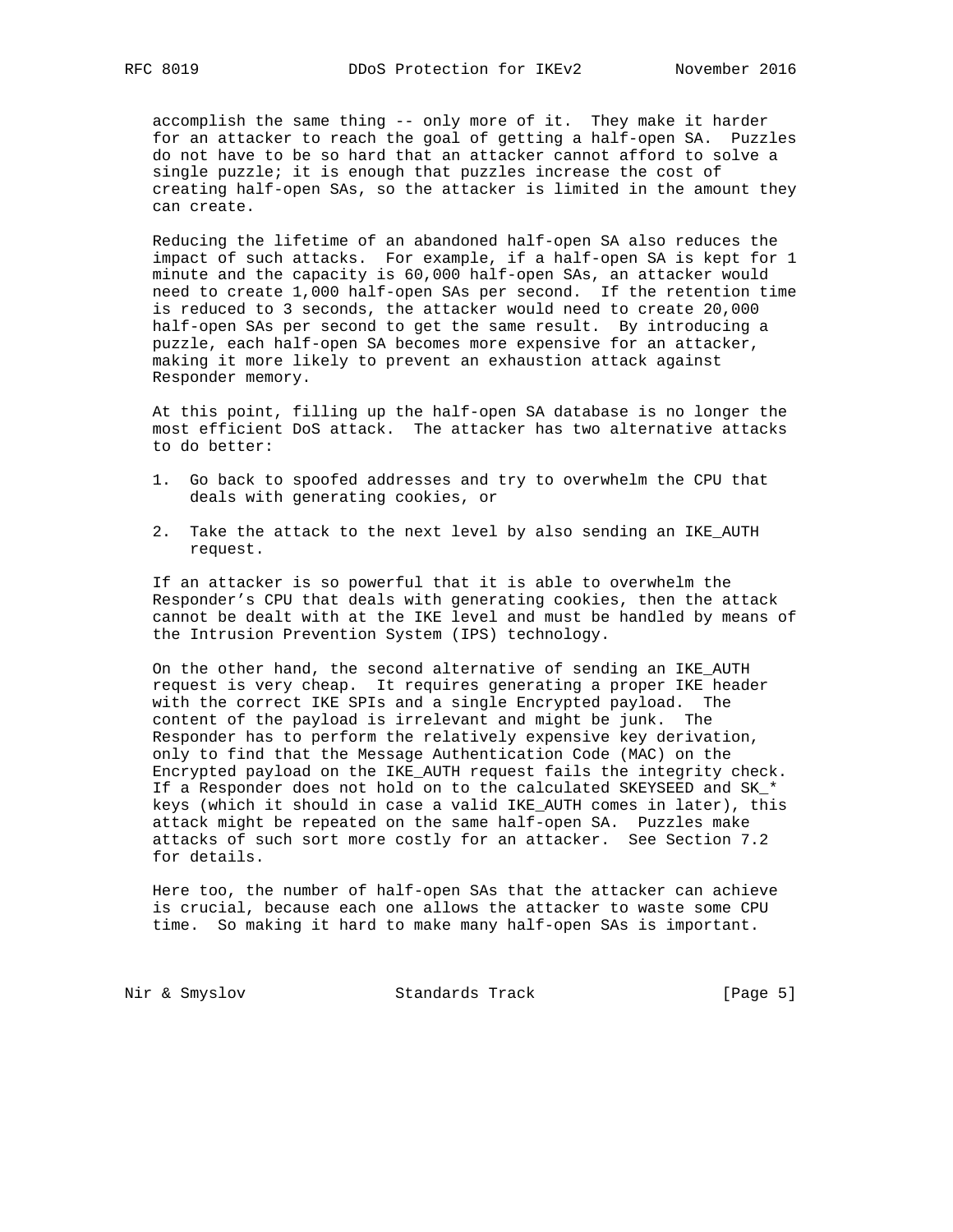A strategy against DDoS has to rely on at least 4 components:

- 1. Hardening the half-open SA database by reducing retention time.
- 2. Hardening the half-open SA database by rate-limiting single IPs/ prefixes.
- 3. Guidance on what to do when an IKE\_AUTH request fails to decrypt.
- 4. Increasing the cost of half-open SAs up to what is tolerable for legitimate clients.

Puzzles are used as a solution for strategy #4.

- 4. Defense Measures While the IKE SA Is Being Created
- 4.1. Retention Periods for Half-Open SAs

 As a UDP-based protocol, IKEv2 has to deal with packet loss through retransmissions. Section 2.4 of [RFC7296] recommends "that messages be retransmitted at least a dozen times over a period of at least several minutes before giving up." Many retransmission policies in practice wait one or two seconds before retransmitting for the first time.

 Because of this, setting the timeout on a half-open SA too low will cause it to expire whenever even one IKE\_AUTH request packet is lost. When not under attack, the half-open SA timeout SHOULD be set high enough that the Initiator will have enough time to send multiple retransmissions, minimizing the chance of transient network congestion causing an IKE failure.

When the system is under attack, as measured by the amount of half open SAs, it makes sense to reduce this lifetime. The Responder should still allow enough time for the round-trip, for the Initiator to derive the DH shared value, and to derive the IKE SA keys and create the IKE\_AUTH request. Two seconds is probably as low a value as can realistically be used.

 It could make sense to assign a shorter value to half-open SAs originating from IP addresses or prefixes that are considered suspect because of multiple concurrent half-open SAs.

Nir & Smyslov Standards Track [Page 6]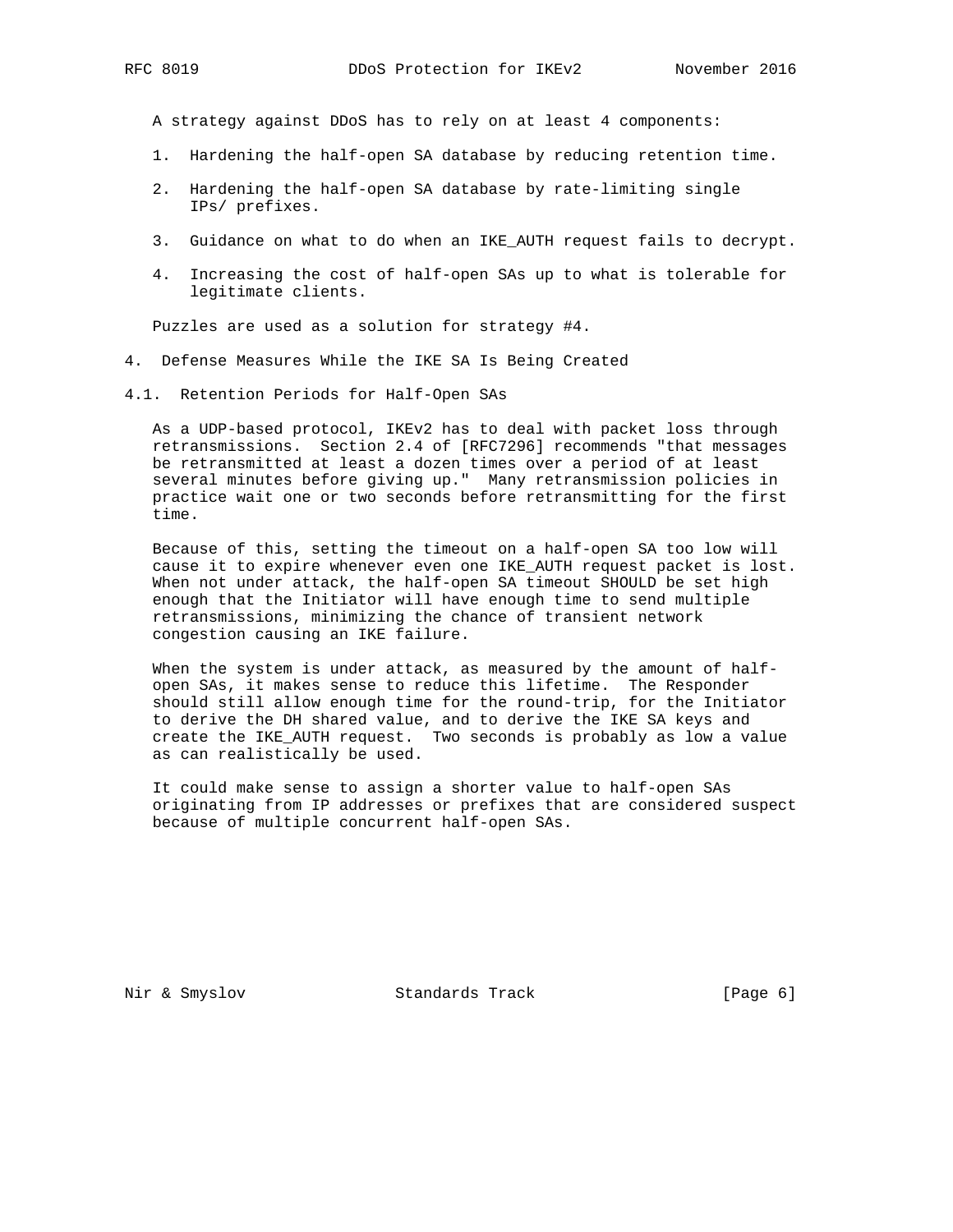#### 4.2. Rate Limiting

 Even with DDoS, the attacker has only a limited amount of nodes participating in the attack. By limiting the amount of half-open SAs that are allowed to exist concurrently with each such node, the total amount of half-open SAs is capped, as is the total amount of key derivations that the Responder is forced to complete.

 In IPv4, it makes sense to limit the number of half-open SAs based on IP address. Most IPv4 nodes are either directly attached to the Internet using a routable address or hidden behind a NAT device with a single IPv4 external address. For IPv6, ISPs assign between a /48 and a /64, so it does not make sense for rate limiting to work on single IPv6 IPs. Instead, rate limits should be done based on either the /48 or /64 of the misbehaving IPv6 address observed.

 The number of half-open SAs is easy to measure, but it is also worthwhile to measure the number of failed IKE\_AUTH exchanges. If possible, both factors should be taken into account when deciding which IP address or prefix is considered suspicious.

There are two ways to rate limit a peer address or prefix:

- 1. Hard Limit -- where the number of half-open SAs is capped, and any further IKE\_SA\_INIT requests are rejected.
- 2. Soft Limit -- where if a set number of half-open SAs exist for a particular address or prefix, any IKE\_SA\_INIT request will be required to solve a puzzle.

 The advantage of the hard limit method is that it provides a hard cap on the amount of half-open SAs that the attacker is able to create. The disadvantage is that it allows the attacker to block IKE initiation from small parts of the Internet. For example, if a network service provider or some establishment offers Internet connectivity to its customers or employees through an IPv4 NAT device, a single malicious customer can create enough half-open SAs to fill the quota for the NAT device external IP address. Legitimate Initiators on the same network will not be able to initiate IKE.

 The advantage of a soft limit is that legitimate clients can always connect. The disadvantage is that an adversary with sufficient CPU resources can still effectively DoS the Responder.

 Regardless of the type of rate limiting used, legitimate Initiators that are not on the same network segments as the attackers will not be affected. This is very important as it reduces the adverse impact

Nir & Smyslov Standards Track [Page 7]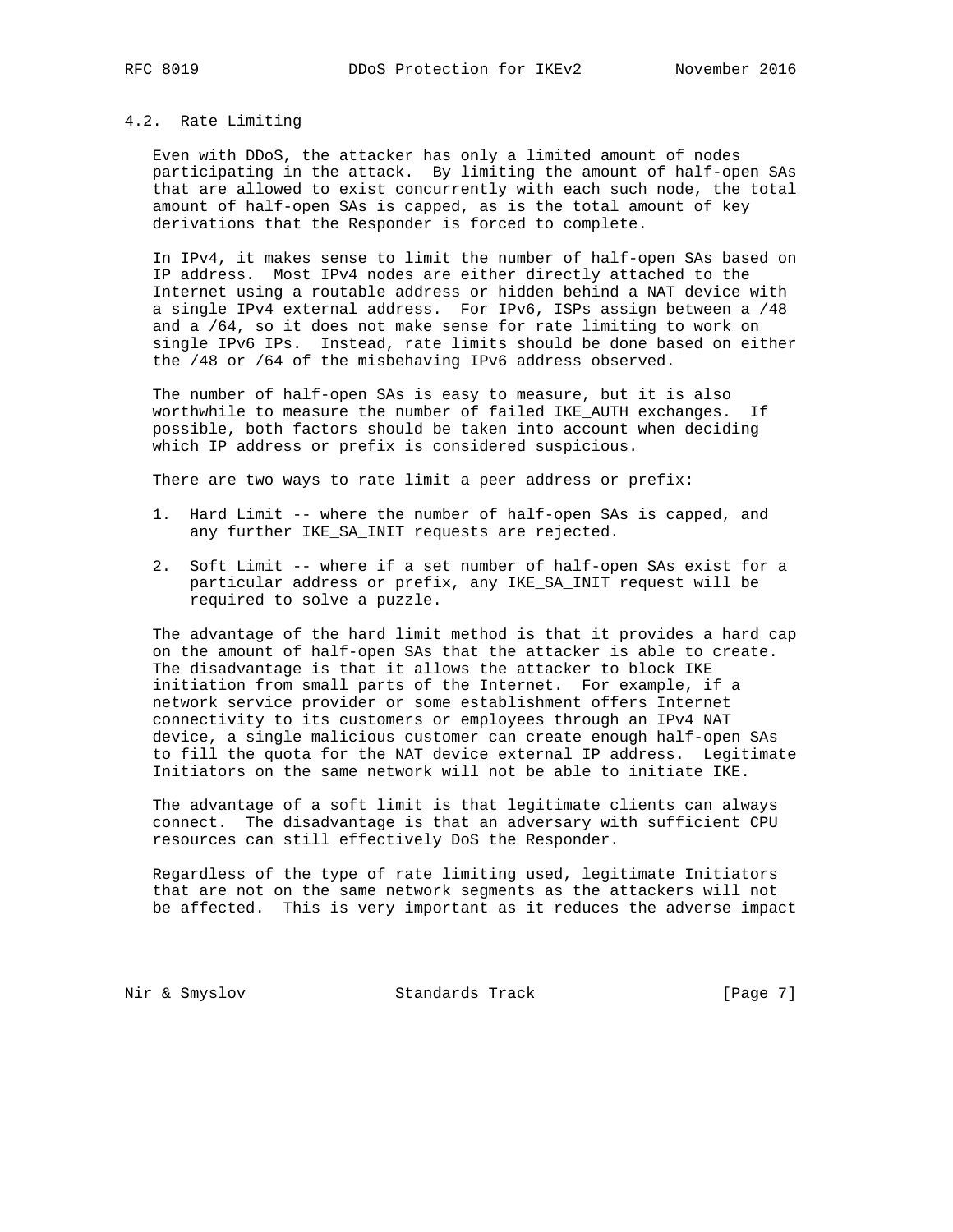caused by the measures used to counteract the attack and allows most Initiators to keep working even if they do not support puzzles.

# 4.3. The Stateless Cookie

 Section 2.6 of [RFC7296] offers a mechanism to mitigate DoS attacks: the stateless cookie. When the server is under load, the Responder responds to the IKE\_SA\_INIT request with a calculated "stateless cookie" -- a value that can be recalculated based on values in the IKE\_SA\_INIT request without storing Responder-side state. The Initiator is expected to repeat the IKE\_SA\_INIT request, this time including the stateless cookie. This mechanism prevents DoS attacks from spoofed IP addresses, since an attacker needs to have a routable IP address to return the cookie.

 Attackers that have multiple source IP addresses with return routability, such as in the case of botnets, can fill up a half-open SA table anyway. The cookie mechanism limits the amount of allocated state to the number of attackers, multiplied by the number of half open SAs allowed per peer address, multiplied by the amount of state allocated for each half-open SA. With typical values, this can easily reach hundreds of megabytes.

4.4. Puzzles

 The puzzle introduced here extends the cookie mechanism of [RFC7296]. It is loosely based on the proof-of-work technique used in Bitcoin [BITCOINS]. Puzzles set an upper bound, determined by the attacker's CPU, to the number of negotiations the attacker can initiate in a unit of time.

A puzzle is sent to the Initiator in two cases:

- o The Responder is so overloaded that no half-open SAs may be created without solving a puzzle, or
- o The Responder is not too loaded, but the rate-limiting method described in Section 4.2 prevents half-open SAs from being created with this particular peer address or prefix without first solving a puzzle.

Nir & Smyslov Standards Track [Page 8]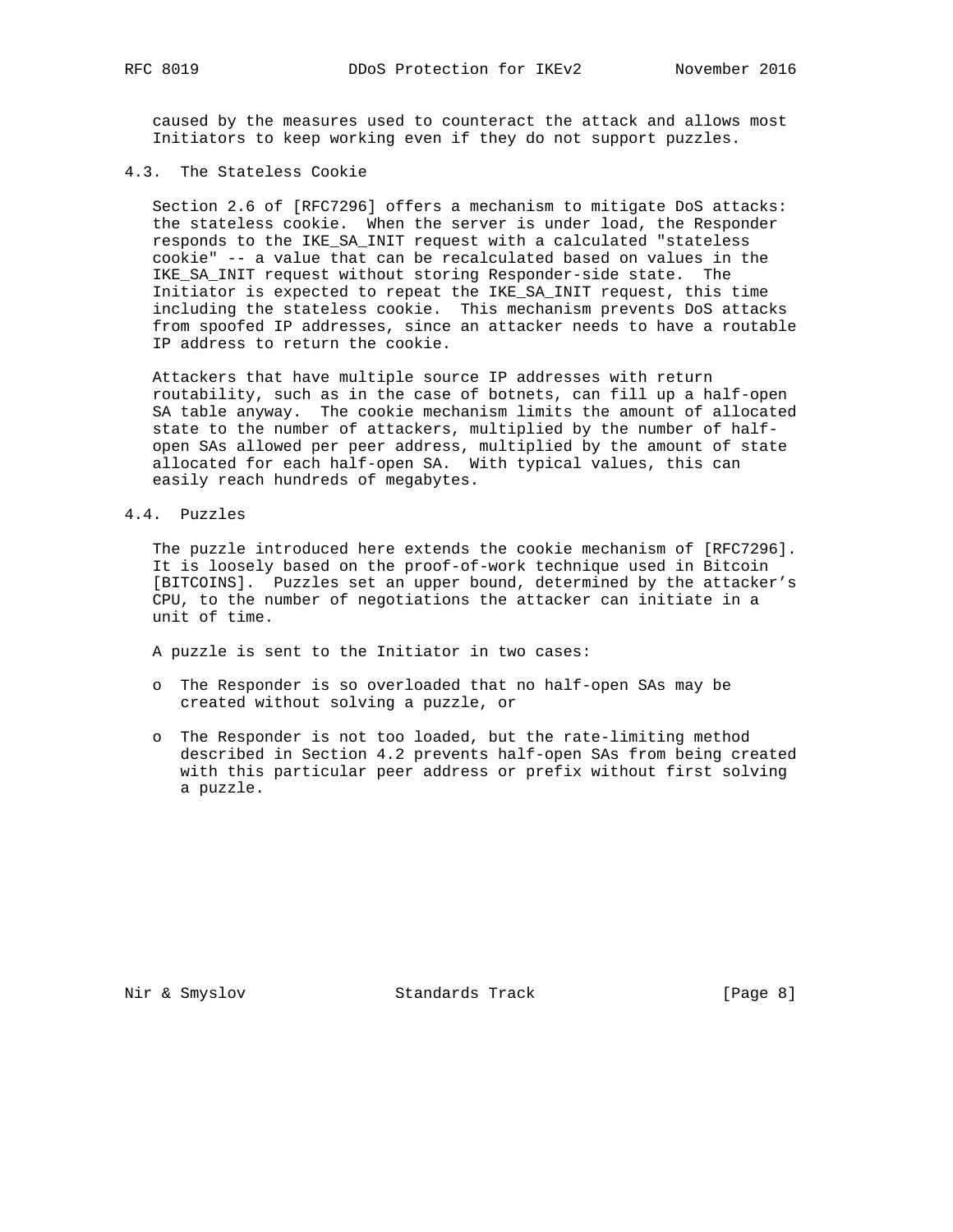When the Responder decides to send the challenge to solve a puzzle in response to an IKE\_SA\_INIT request, the message includes at least three components:

- 1. Cookie -- this is calculated the same as in [RFC7296], i.e., the process of generating the cookie is not specified.
- 2. Algorithm, this is the identifier of a Pseudorandom Function (PRF) algorithm, one of those proposed by the Initiator in the SA payload.
- 3. Zero-Bit Count (ZBC). This is a number between 8 and 255 (or a special value -  $0$ ; see Section  $7.1.1.1$ ) that represents the length of the zero-bit run at the end of the output of the PRF function calculated over the cookie that the Initiator is to send. The values 1-8 are explicitly excluded, because they create a puzzle that is too easy to solve. Since the mechanism is supposed to be stateless for the Responder, either the same ZBC is used for all Initiators or the ZBC is somehow encoded in the cookie. If it is global, then it means that this value is the same for all the Initiators who are receiving puzzles at any given point of time. The Responder, however, may change this value over time depending on its load.

 Upon receiving this challenge, the Initiator attempts to calculate the PRF output using different keys. When enough keys are found such that the resulting PRF output calculated using each of them has a sufficient number of trailing zero bits, that result is sent to the Responder.

 The reason for using several keys in the results, rather than just one key, is to reduce the variance in the time it takes the Initiator to solve the puzzle. We have chosen the number of keys to be four (4) as a compromise between the conflicting goals of reducing variance and reducing the work the Responder needs to perform to verify the puzzle solution.

 When receiving a request with a solved puzzle, the Responder verifies two things:

- o That the cookie is indeed valid.
- o That the results of PRF of the transmitted cookie calculated with the transmitted keys has a sufficient number of trailing zero bits.

Nir & Smyslov Standards Track [Page 9]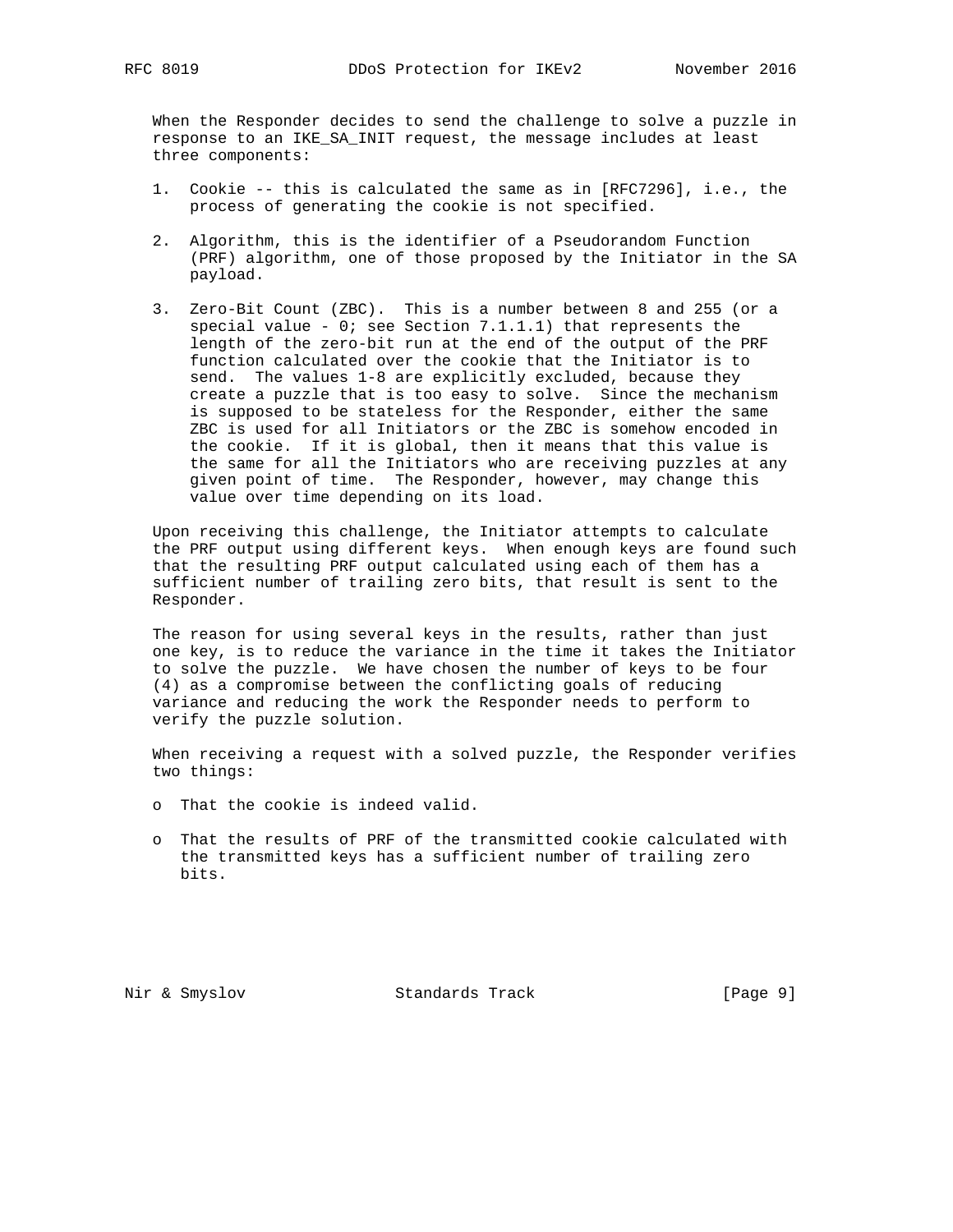Example 1: Suppose the calculated cookie is 739ae7492d8a810cf5e8dc0f9626c9dda773c5a3 (20 octets), the algorithm is PRF-HMAC-SHA256, and the required number of zero bits is 18. After successively trying a bunch of keys, the Initiator finds the following four 3-octet keys that work:

| Kev    | Last 32 Hex PRF Digits           | # of Zero Bits |
|--------|----------------------------------|----------------|
| 061840 | e4f957b859d7fb1343b7b94a816c0000 | 18             |
| 073324 | 0d4233d6278c96e3369227a075800000 | 23             |
| 0c8a2a | 952a35d39d5ba06709da43af40700000 | 2.0            |
| 0d94c8 | 5a0452b21571e401a3d00803679c0000 | 18             |

Table 1: Four Solutions for the 18-Bit Puzzle

 Example 2: Same cookie, but modify the required number of zero bits to 22. The first 4-octet keys that work to satisfy that requirement are 005d9e57, 010d8959, 0110778d, and 01187e37. Finding these requires 18,382,392 invocations of the PRF.

|                                                   | # of Zero Bits   Time to Find 4 Keys (Seconds)                                          |
|---------------------------------------------------|-----------------------------------------------------------------------------------------|
| 8<br>10<br>12<br>14<br>16<br>17<br>18<br>19<br>20 | 0.0025<br>0.0078<br>0.0530<br>0.2521<br>0.8504<br>1.5938<br>3.3842<br>3.8592<br>10.8876 |

 Table 2: The Time Needed to Solve a Puzzle of Various Difficulty for the Cookie 39ae7492d8a810cf5e8dc0f9626c9dda773c5a3

 The figures above were obtained on a 2.4 GHz single-core Intel i5 processor in a 2013 Apple MacBook Pro. Run times can be halved or quartered with multi-core code, but they would be longer on mobile phone processors, even if those are multi-core as well. With these figures, 18 bits is believed to be a reasonable choice for puzzle level difficulty for all Initiators, and 20 bits is acceptable for specific hosts/prefixes.

Nir & Smyslov **Standards Track** [Page 10]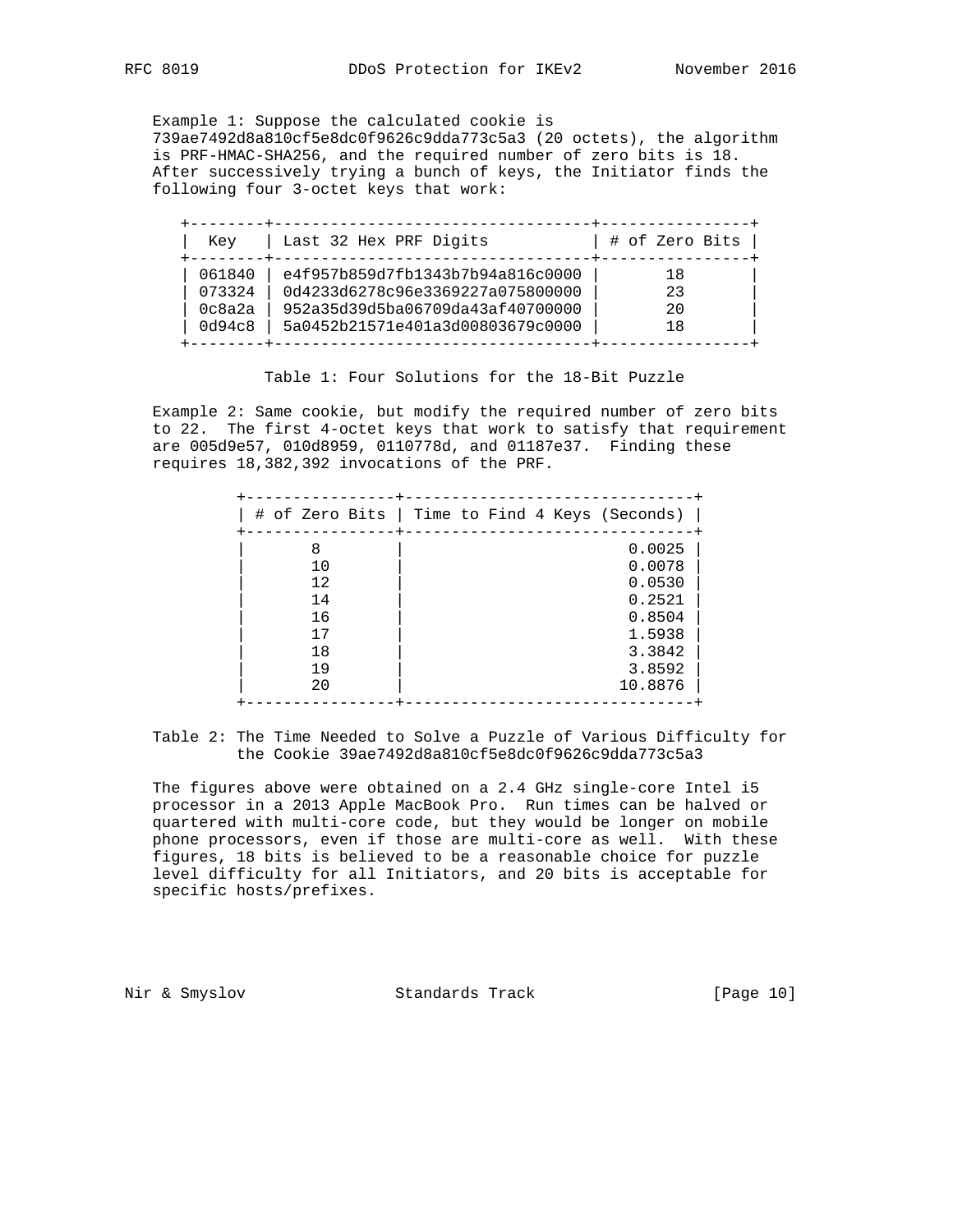Using the puzzles mechanism in the IKE\_SA\_INIT exchange is described in Section 7.1.

### 4.5. Session Resumption

 When the Responder is under attack, it SHOULD prefer previously authenticated peers who present a Session Resumption ticket [RFC5723]. However, the Responder SHOULD NOT serve resumed Initiators exclusively because dropping all IKE\_SA\_INIT requests would lock out legitimate Initiators that have no resumption ticket. When under attack, the Responder SHOULD require Initiators presenting Session Resumption tickets to pass a return routability check by including the COOKIE notification in the IKE\_SESSION\_RESUME response message, as described in Section 4.3.2. of [RFC5723]. Note that the Responder SHOULD cache tickets for a short time to reject reused tickets (Section 4.3.1 of [RFC5723]); therefore, there should be no issue of half-open SAs resulting from replayed IKE\_SESSION\_RESUME messages.

 Several kinds of DoS attacks are possible on servers supported by IKE Session Resumption. See Section 9.3 of [RFC5723] for details.

#### 4.6. Keeping Computed Shared Keys

 Once the IKE\_SA\_INIT exchange is finished, the Responder is waiting for the first message of the IKE\_AUTH exchange from the Initiator. At this point, the Initiator is not yet authenticated, and this fact allows an attacker to perform an attack, described in Section 3. Instead of sending a properly formed and encrypted IKE\_AUTH message, the attacker can just send arbitrary data, forcing the Responder to perform costly CPU operations to compute SK\_\* keys.

 If the received IKE\_AUTH message failed to decrypt correctly (or failed to pass the Integrity Check Value (ICV) check), then the Responder SHOULD still keep the computed SK\_\* keys, so that if it happened to be an attack, then an attacker cannot get an advantage of repeating the attack multiple times on a single IKE SA. The Responder can also use puzzles in the IKE\_AUTH exchange as described in Section 7.2.

4.7. Preventing "Hash and URL" Certificate Encoding Attacks

 In IKEv2, each side may use the "Hash and URL" Certificate Encoding to instruct the peer to retrieve certificates from the specified location (see Section 3.6 of [RFC7296] for details). Malicious Initiators can use this feature to mount a DoS attack on the Responder by providing a URL pointing to a large file possibly

Nir & Smyslov Standards Track [Page 11]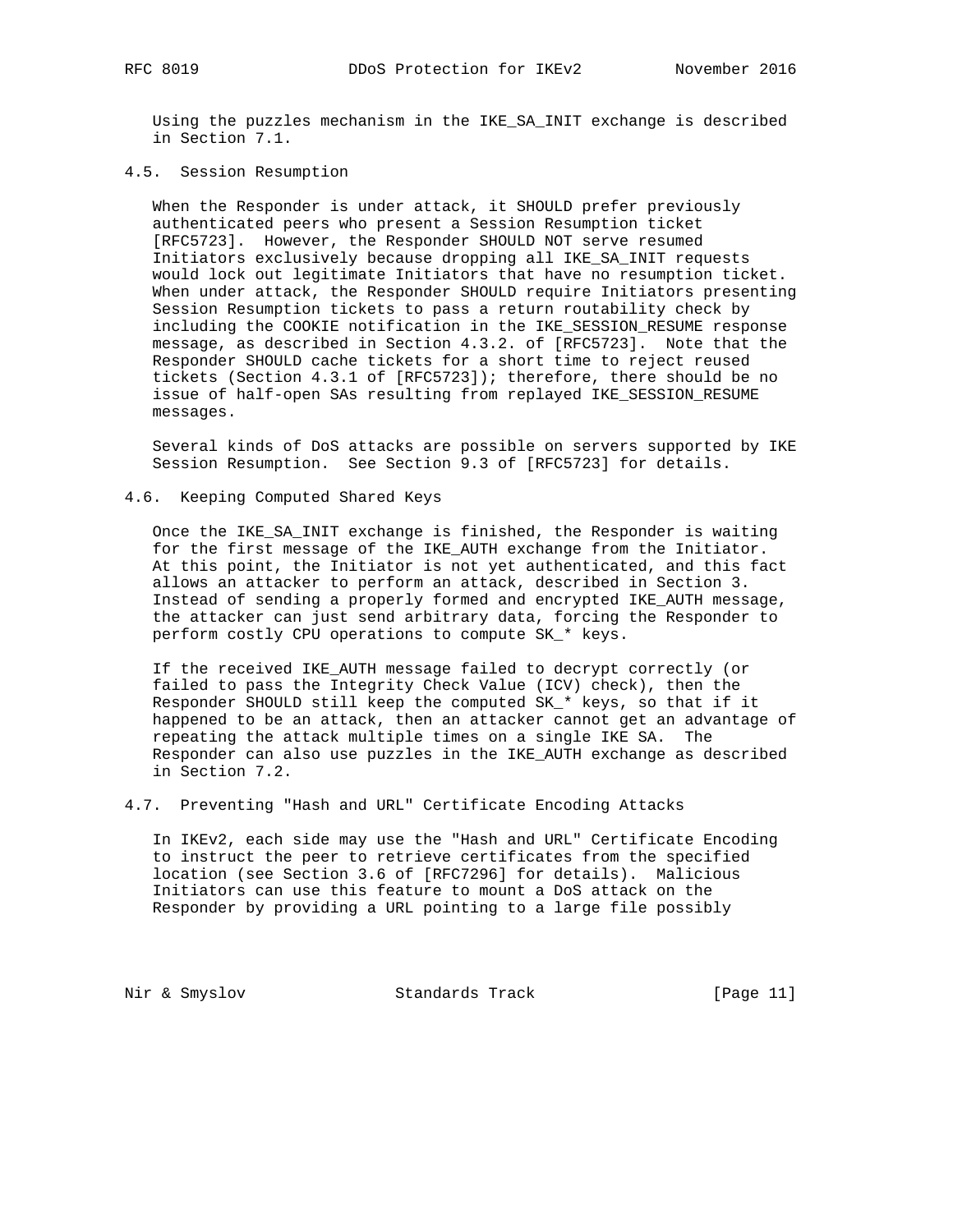containing meaningless bits. While downloading the file, the Responder consumes CPU, memory, and network bandwidth.

 To prevent this kind of attack, the Responder should not blindly download the whole file. Instead, it SHOULD first read the initial few bytes, decode the length of the ASN.1 structure from these bytes, and then download no more than the decoded number of bytes. Note that it is always possible to determine the length of ASN.1 structures used in IKEv2, if they are DER-encoded, by analyzing the first few bytes. However, since the content of the file being downloaded can be under the attacker's control, implementations should not blindly trust the decoded length and SHOULD check whether it makes sense before continuing to download the file. Implementations SHOULD also apply a configurable hard limit to the number of pulled bytes and SHOULD provide an ability for an administrator to either completely disable this feature or limit its use to a configurable list of trusted URLs.

# 4.8. IKE Fragmentation

 IKE fragmentation described in [RFC7383] allows IKE peers to avoid IP fragmentation of large IKE messages. Attackers can mount several kinds of DoS attacks using IKE fragmentation. See Section 5 of [RFC7383] for details on how to mitigate these attacks.

5. Defense Measures after an IKE SA Is Created

 Once an IKE SA is created, there is usually only a limited amount of IKE messages exchanged. This IKE traffic consists of exchanges aimed to create additional Child SAs, IKE rekeys, IKE deletions, and IKE liveness tests. Some of these exchanges require relatively little resources (like a liveness check), while others may be resource consuming (like creating or rekeying a Child SA with DH exchange).

 Since any endpoint can initiate a new exchange, there is a possibility that a peer would initiate too many exchanges that could exhaust host resources. For example, the peer can perform endless continuous Child SA rekeying or create an overwhelming number of Child SAs with the same Traffic Selectors, etc. Such behavior can be caused by broken implementations, misconfiguration, or as an intentional attack. The latter becomes more of a real threat if the peer uses NULL Authentication, as described in [RFC7619]. In this case, the peer remains anonymous, allowing it to escape any responsibility for its behavior. See Section 3 of [RFC7619] for details on how to mitigate attacks when using NULL Authentication.

Nir & Smyslov Standards Track [Page 12]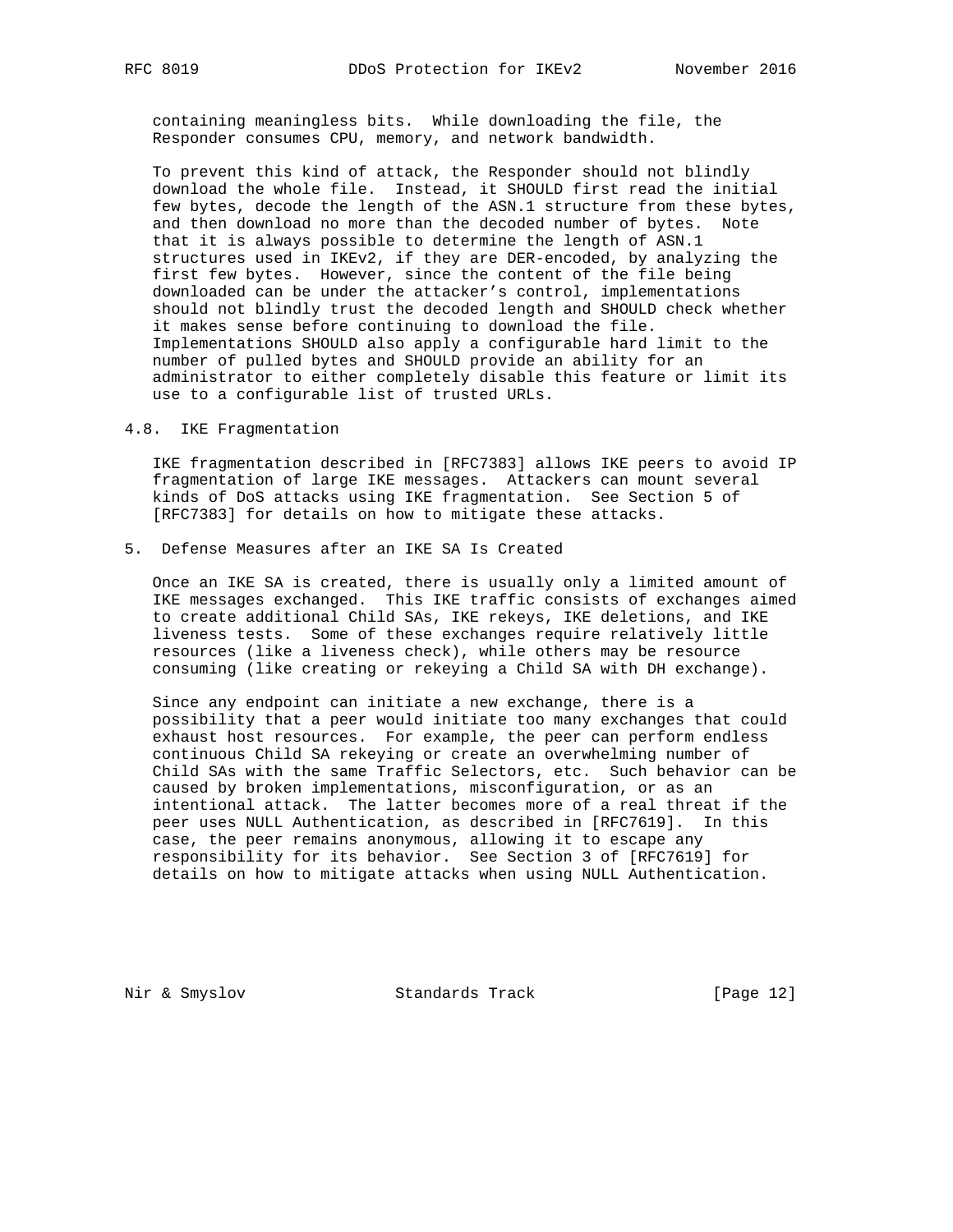The following recommendations apply especially for NULL-authenticated IKE sessions, but also apply to authenticated IKE sessions, with the difference that in the latter case, the identified peer can be locked out.

- o If the IKEv2 window size is greater than one, peers are able to initiate multiple simultaneous exchanges that increase host resource consumption. Since there is no way in IKEv2 to decrease window size once it has been increased (see Section 2.3 of [RFC7296]), the window size cannot be dynamically adjusted depending on the load. It is NOT RECOMMENDED to allow an IKEv2 window size greater than one when NULL Authentication has been used.
- o If a peer initiates an abusive amount of CREATE\_CHILD\_SA exchanges to rekey IKE SAs or Child SAs, the Responder SHOULD reply with TEMPORARY\_FAILURE notifications indicating the peer must slow down their requests.
- o If a peer creates many Child SAs with the same or overlapping Traffic Selectors, implementations MAY respond with the NO\_ADDITIONAL\_SAS notification.
- o If a peer initiates many exchanges of any kind, the Responder MAY introduce an artificial delay before responding to each request message. This delay would decrease the rate the Responder needs to process requests from any particular peer and frees up resources on the Responder that can be used for answering legitimate clients. If the Responder receives retransmissions of the request message during the delay period, the retransmitted messages MUST be silently discarded. The delay must be short enough to avoid legitimate peers deleting the IKE SA due to a timeout. It is believed that a few seconds is enough. Note, however, that even a few seconds may be too long when settings rely on an immediate response to the request message, e.g., for the purposes of quick detection of a dead peer.
- o If these countermeasures are inefficient, implementations MAY delete the IKE SA with an offending peer by sending Delete Payload.

 In IKE, a client can request various configuration attributes from the server. Most often, these attributes include internal IP addresses. Malicious clients can try to exhaust a server's IP address pool by continuously requesting a large number of internal addresses. Server implementations SHOULD limit the number of IP

Nir & Smyslov Standards Track [Page 13]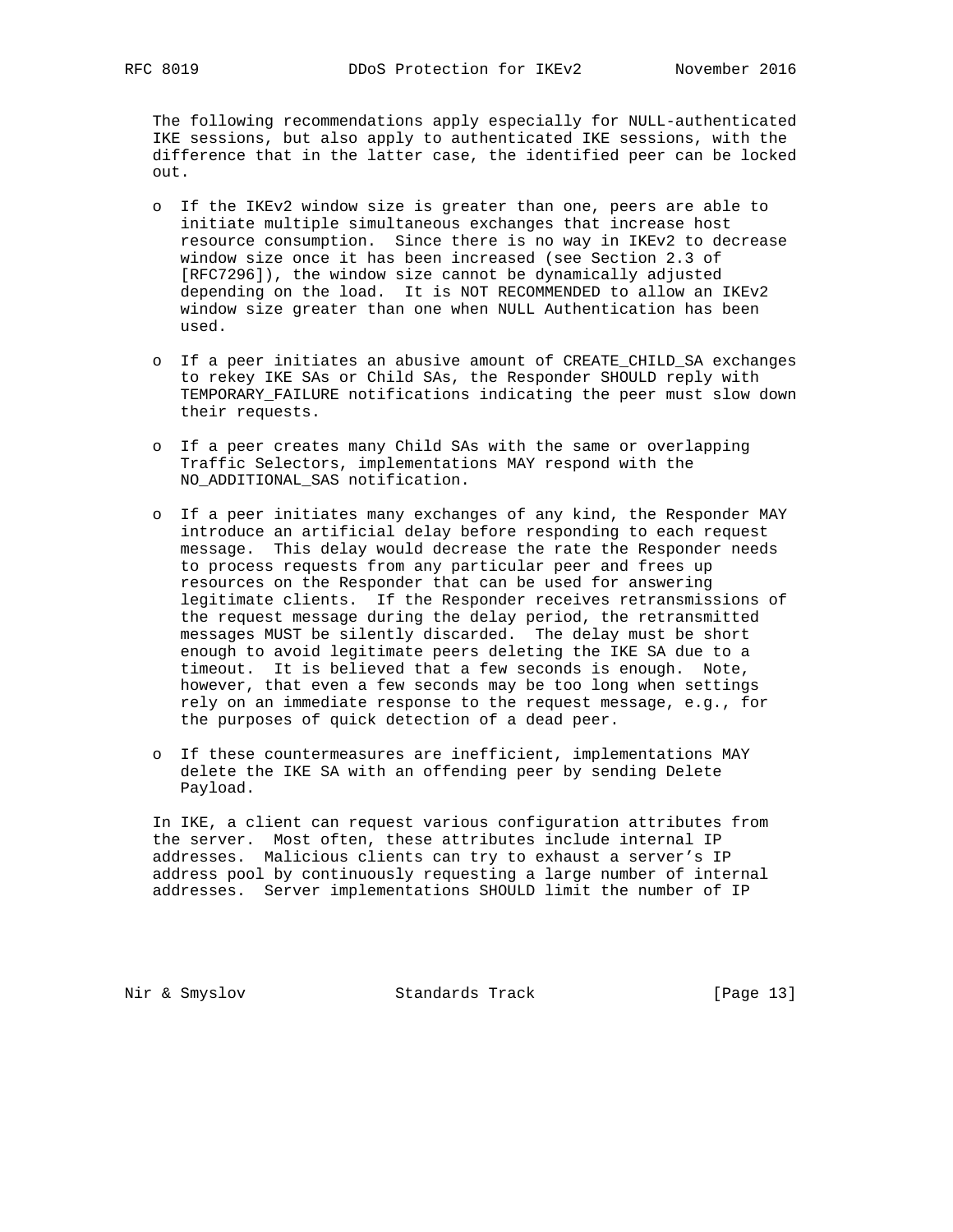addresses allocated to any particular client. Note, this is not possible with clients using NULL Authentication, since their identity cannot be verified.

6. Plan for Defending a Responder

 This section outlines a plan for defending a Responder from a DDoS attack based on the techniques described earlier. The numbers given here are not normative, and their purpose is to illustrate the configurable parameters needed for surviving DDoS attacks.

 Implementations are deployed in different environments, so it is RECOMMENDED that the parameters be settable. For example, most commercial products are required to undergo benchmarking where the IKE SA establishment rate is measured. Benchmarking is indistinguishable from a DoS attack, and the defenses described in this document may defeat the benchmark by causing exchanges to fail or to take a long time to complete. Parameters SHOULD be tunable to allow for benchmarking (if only by turning DDoS protection off).

 Since all countermeasures may cause delays and additional work for the Initiators, they SHOULD NOT be deployed unless an attack is likely to be in progress. To minimize the burden imposed on Initiators, the Responder should monitor incoming IKE requests for two scenarios:

 1. A general DDoS attack. Such an attack is indicated by a high number of concurrent half-open SAs, a high rate of failed IKE\_AUTH exchanges, or a combination of both. For example, consider a Responder that has 10,000 distinct peers of which at peak, 7,500 concurrently have VPN tunnels. At the start of peak time, 600 peers might establish tunnels within any given minute, and tunnel establishment (both IKE\_SA\_INIT and IKE\_AUTH) takes anywhere from 0.5 to 2 seconds. For this Responder, we expect there to be less than 20 concurrent half-open SAs, so having 100 concurrent half-open SAs can be interpreted as an indication of an attack. Similarly, IKE\_AUTH request decryption failures should never happen. Supposing that the tunnels are established using Extensible Authentication Protocol (EAP) (see Section 2.16 of [RFC7296]), users may be expected to enter a wrong password about 20% of the time. So we'd expect 125 wrong password failures a minute. If we get IKE\_AUTH decryption failures from multiple sources more than once per second, or EAP failures more than 300 times per minute, this can also be an indication of a DDoS attack.

Nir & Smyslov Standards Track [Page 14]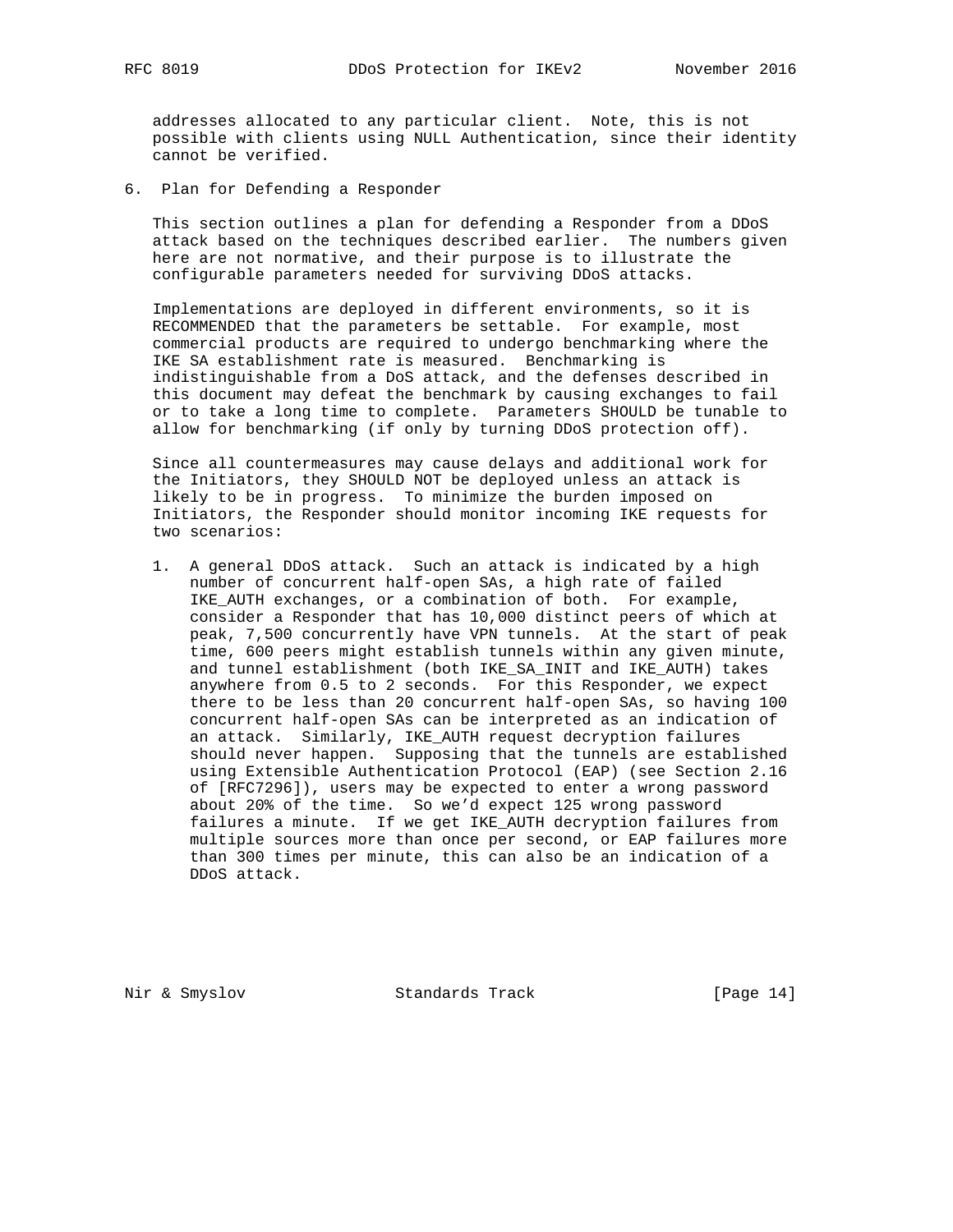2. An attack from a particular IP address or prefix. Such an attack is indicated by an inordinate amount of half-open SAs from a specific IP address or prefix, or an inordinate amount of IKE\_AUTH failures. A DDoS attack may be viewed as multiple such attacks. If these are mitigated successfully, there will not be a need to enact countermeasures on all Initiators. For example, measures might be 5 concurrent half-open SAs, 1 decrypt failure, or 10 EAP failures within a minute.

 Note that using countermeasures against an attack from a particular IP address may be enough to avoid the overload on the half-open SA database. In this case, the number of failed IKE\_AUTH exchanges will never exceed the threshold of attack detection.

 When there is no general DDoS attack, it is suggested that no cookie or puzzles be used. At this point, the only defensive measure is to monitor the number of half-open SAs, and set a soft limit per peer IP or prefix. The soft limit can be set to 3-5. If the puzzles are used, the puzzle difficulty SHOULD be set to such a level (number of zero bits) that all legitimate clients can handle it without degraded user experience.

 As soon as any kind of attack is detected, either a lot of initiations from multiple sources or a lot of initiations from a few sources, it is best to begin by requiring stateless cookies from all Initiators. This will mitigate attacks based on IP address spoofing and help avoid the need to impose a greater burden in the form of puzzles on the general population of Initiators. This makes the per node or per-prefix soft limit more effective.

 When cookies are activated for all requests and the attacker is still managing to consume too many resources, the Responder MAY start to use puzzles for these requests or increase the difficulty of puzzles imposed on IKE\_SA\_INIT requests coming from suspicious nodes/ prefixes. This should still be doable by all legitimate peers, but the use of puzzles at a higher difficulty may degrade the user experience, for example, by taking up to 10 seconds to solve the puzzle.

 If the load on the Responder is still too great, and there are many nodes causing multiple half-open SAs or IKE\_AUTH failures, the Responder MAY impose hard limits on those nodes.

 If it turns out that the attack is very widespread and the hard caps are not solving the issue, a puzzle MAY be imposed on all Initiators. Note that this is the last step, and the Responder should avoid this if possible.

Nir & Smyslov Standards Track [Page 15]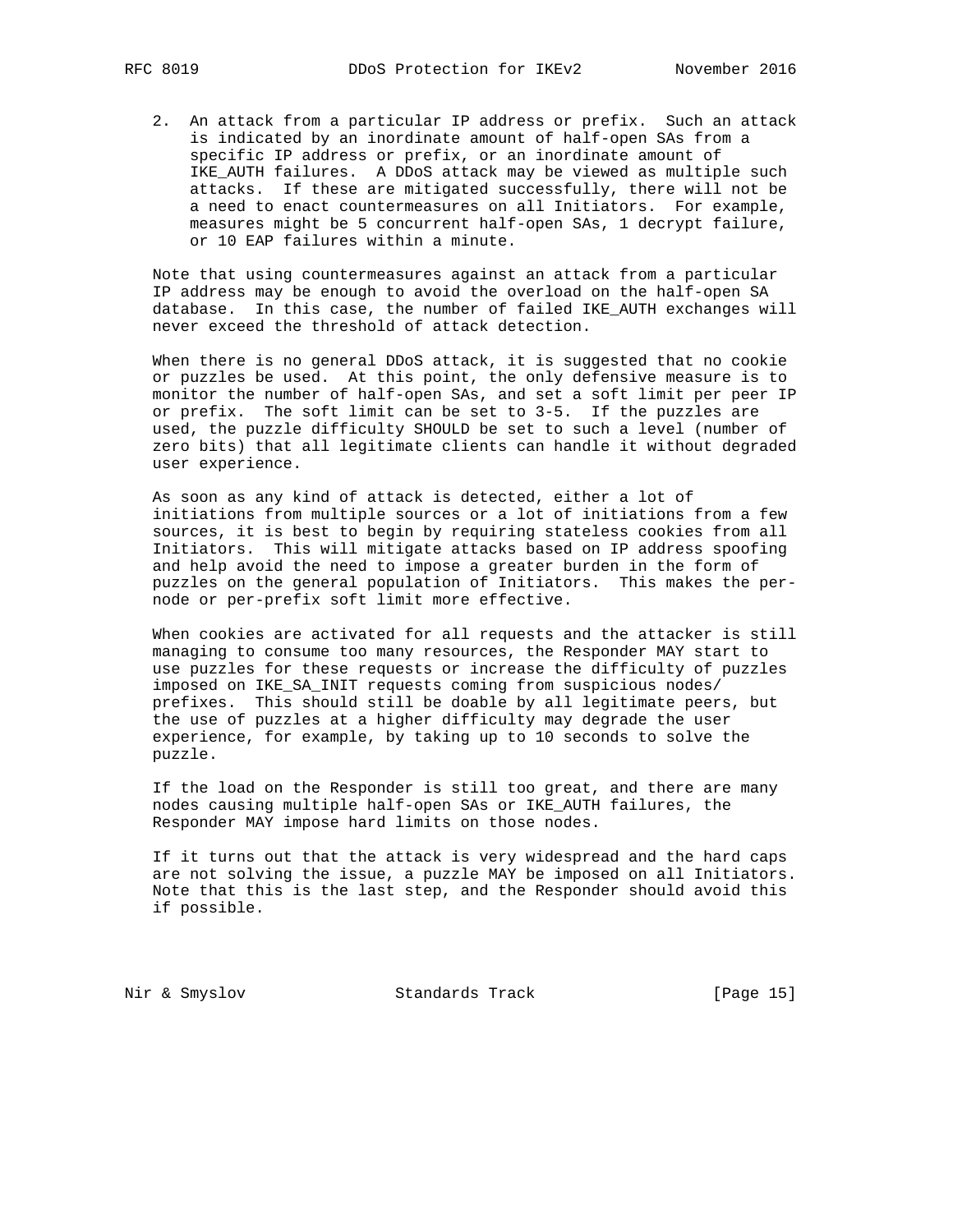7. Using Puzzles in the Protocol

 This section describes how the puzzle mechanism is used in IKEv2. It is organized as follows. Section 7.1 describes using puzzles in the IKE\_SA\_INIT exchange and Section 7.2 describes using puzzles in the IKE\_AUTH exchange. Both sections are divided into subsections describing how puzzles should be presented, solved, and processed by the Initiator and the Responder.

# 7.1. Puzzles in IKE\_SA\_INIT Exchange

 The IKE Initiator indicates the desire to create a new IKE SA by sending an IKE\_SA\_INIT request message. The message may optionally contain a COOKIE notification if this is a repeated request performed after the Responder's demand to return a cookie.

HDR, [N(COOKIE),] SA, KE, Ni, [V+][N+] -->

Figure 1: Initial IKE\_SA\_INIT Request

 According to the plan, described in Section 6, the IKE Responder monitors incoming requests to detect whether it is under attack. If the Responder learns that a DoS or DDoS attack is likely to be in progress, then its actions depend on the volume of the attack. If the volume is moderate, then the Responder requests the Initiator to return a cookie. If the volume is high to such an extent that puzzles need to be used for defense, then the Responder requests the Initiator to solve a puzzle.

 The Responder MAY choose to process some fraction of IKE\_SA\_INIT requests without presenting a puzzle while being under attack to allow legacy clients, that don't support puzzles, to have a chance to be served. The decision whether to process any particular request must be probabilistic, with the probability depending on the Responder's load (i.e., on the volume of attack). The requests that don't contain the COOKIE notification MUST NOT participate in this lottery. In other words, the Responder must first perform a return routability check before allowing any legacy client to be served if it is under attack. See Section 7.1.4 for details.

Nir & Smyslov Standards Track [Page 16]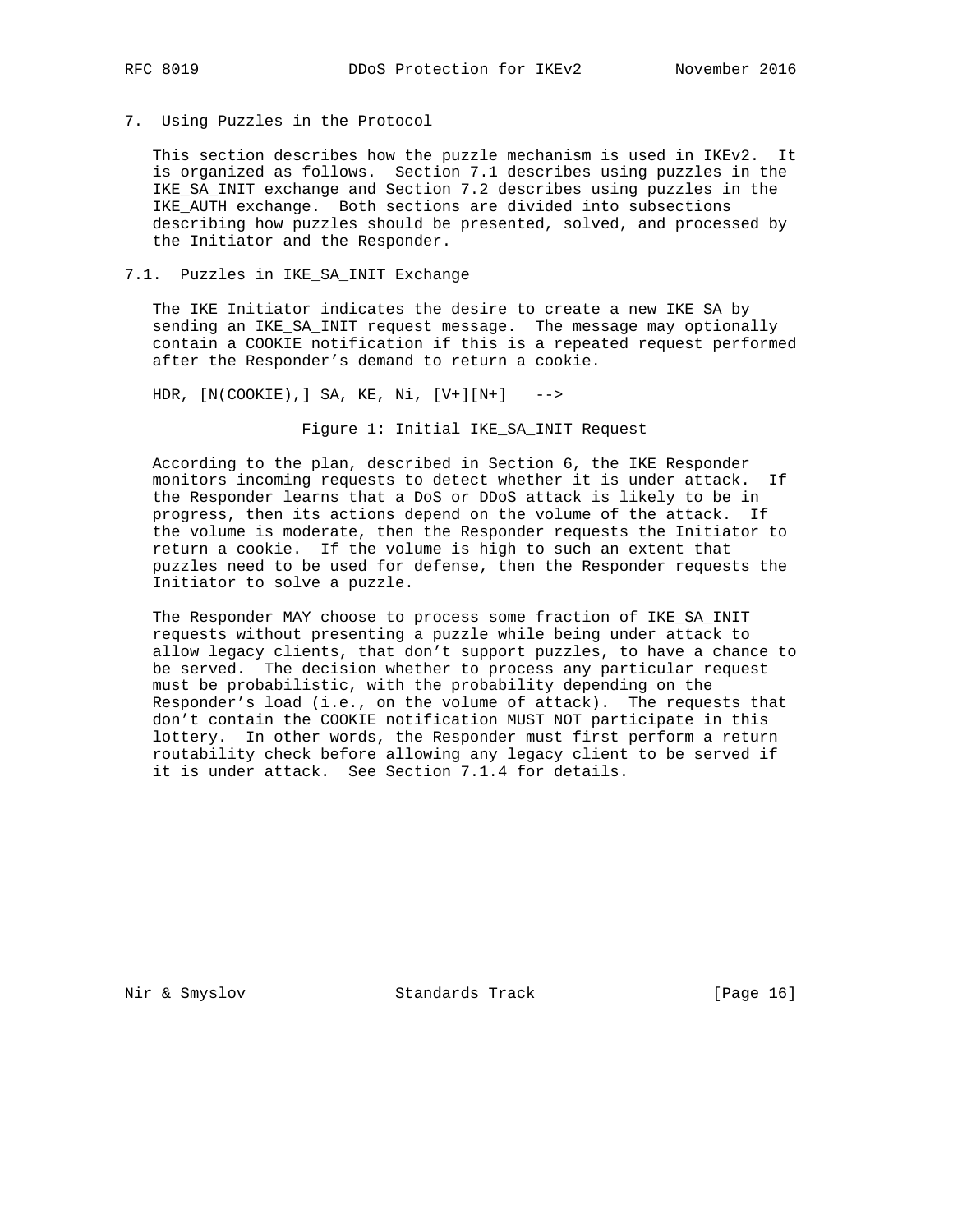# 7.1.1. Presenting a Puzzle

 If the Responder makes a decision to use puzzles, then it includes two notifications in its response message -- the COOKIE notification and the PUZZLE notification. Note that the PUZZLE notification MUST always be accompanied with the COOKIE notification, since the content of the COOKIE notification is used as an input data when solving the puzzle. The format of the PUZZLE notification is described in Section 8.1.

 $\leftarrow$  - HDR, N(COOKIE), N(PUZZLE),  $[V+][N+]$ 

Figure 2: IKE\_SA\_INIT Response Containing Puzzle

 The presence of these notifications in an IKE\_SA\_INIT response message indicates to the Initiator that it should solve the puzzle to have a better chance to be served.

### 7.1.1.1. Selecting the Puzzle Difficulty Level

 The PUZZLE notification contains the difficulty level of the puzzle -- the minimum number of trailing zero bits that the result of PRF must contain. In diverse environments, it is nearly impossible for the Responder to set any specific difficulty level that will result in roughly the same amount of work for all Initiators, because computation power of different Initiators may vary by an order of magnitude, or even more. The Responder may set the difficulty level to 0, meaning that the Initiator is requested to spend as much power to solve a puzzle as it can afford. In this case, no specific value of ZBC is required from the Initiator; however, the larger the ZBC that the Initiator is able to get, the better the chance is that it will be served by the Responder. In diverse environments, it is RECOMMENDED that the Initiator set the difficulty level to 0, unless the attack volume is very high.

 If the Responder sets a non-zero difficulty level, then the level SHOULD be determined by analyzing the volume of the attack. The Responder MAY set different difficulty levels to different requests depending on the IP address the request has come from.

Nir & Smyslov Standards Track [Page 17]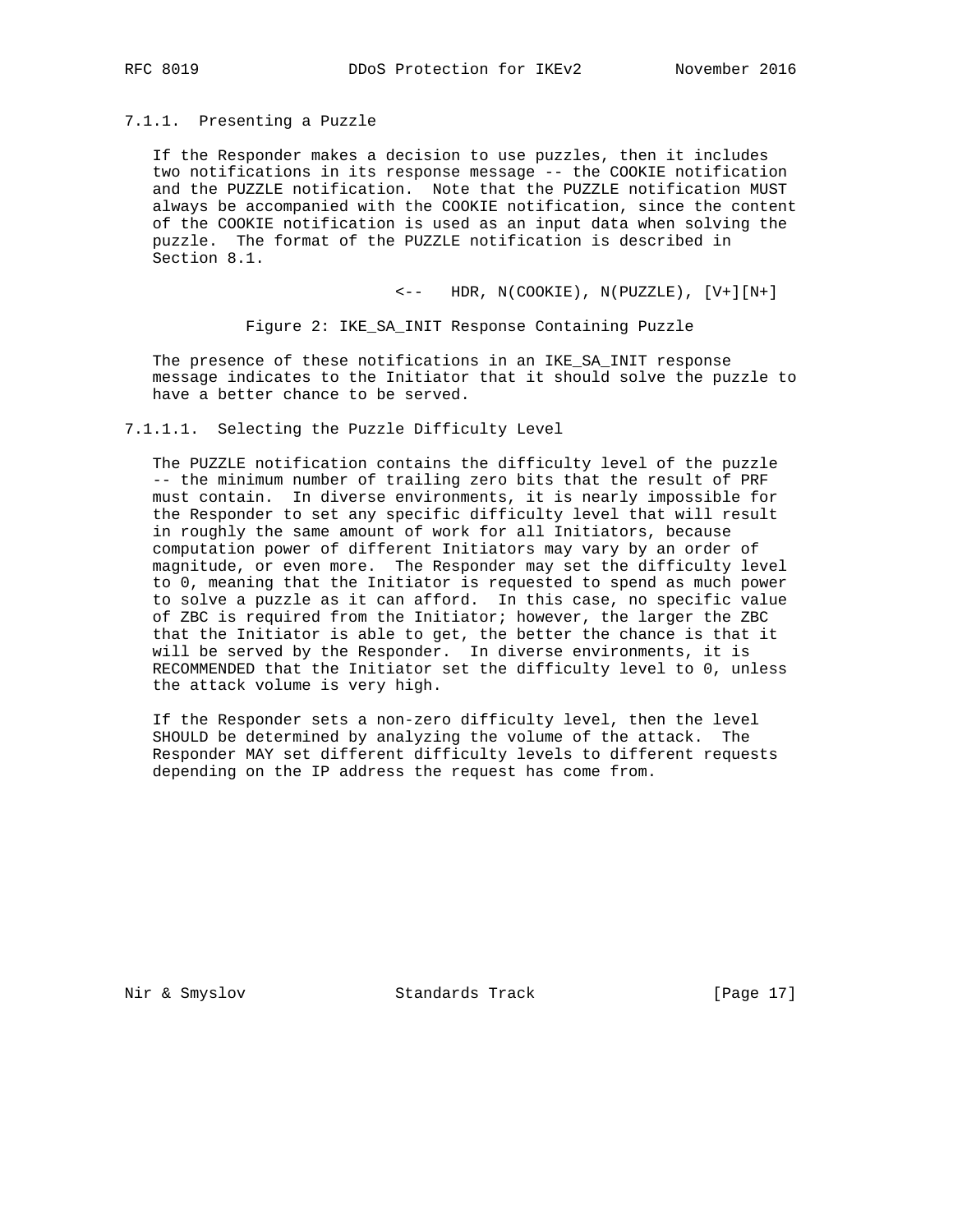# 7.1.1.2. Selecting the Puzzle Algorithm

 The PUZZLE notification also contains an identifier of the algorithm that is used by the Initiator to compute the puzzle.

 Cryptographic algorithm agility is considered an important feature for modern protocols [RFC7696]. Algorithm agility ensures that a protocol doesn't rely on a single built-in set of cryptographic algorithms but has a means to replace one set with another and negotiate new algorithms with the peer. IKEv2 fully supports cryptographic algorithm agility for its core operations.

 To support crypto-agility in case of puzzles, the algorithm that is used to compute a puzzle needs to be negotiated during the IKE\_SA\_INIT exchange. The negotiation is performed as follows. The initial request message from the Initiator contains an SA payload containing a list of transforms of different types. In that manner, the Initiator asserts that it supports all transforms from this list and can use any of them in the IKE SA being established. The Responder parses the received SA payload and finds mutually supported transforms of type PRF. The Responder selects the preferred PRF from the list of mutually supported ones and includes it into the PUZZLE notification. There is no requirement that the PRF selected for puzzles be the same as the PRF that is negotiated later for use in core IKE SA crypto operations. If there are no mutually supported PRFs, then IKE SA negotiation will fail anyway and there is no reason to return a puzzle. In this case, the Responder returns a NO\_PROPOSAL\_CHOSEN notification. Note that PRF is a mandatory transform type for IKE SA (see Sections 3.3.2 and 3.3.3 of [RFC7296]), and at least one transform of this type is always present in the SA payload in an IKE\_SA\_INIT request message.

7.1.1.3. Generating a Cookie

 If the Responder supports puzzles, then a cookie should be computed in such a manner that the Responder is able to learn some important information from the sole cookie, when it is later returned back by the Initiator. In particular, the Responder SHOULD be able to learn the following information:

- o Whether the puzzle was given to the Initiator or only the cookie was requested.
- o The difficulty level of the puzzle given to the Initiator.
- o The number of consecutive puzzles given to the Initiator.

Nir & Smyslov Standards Track [Page 18]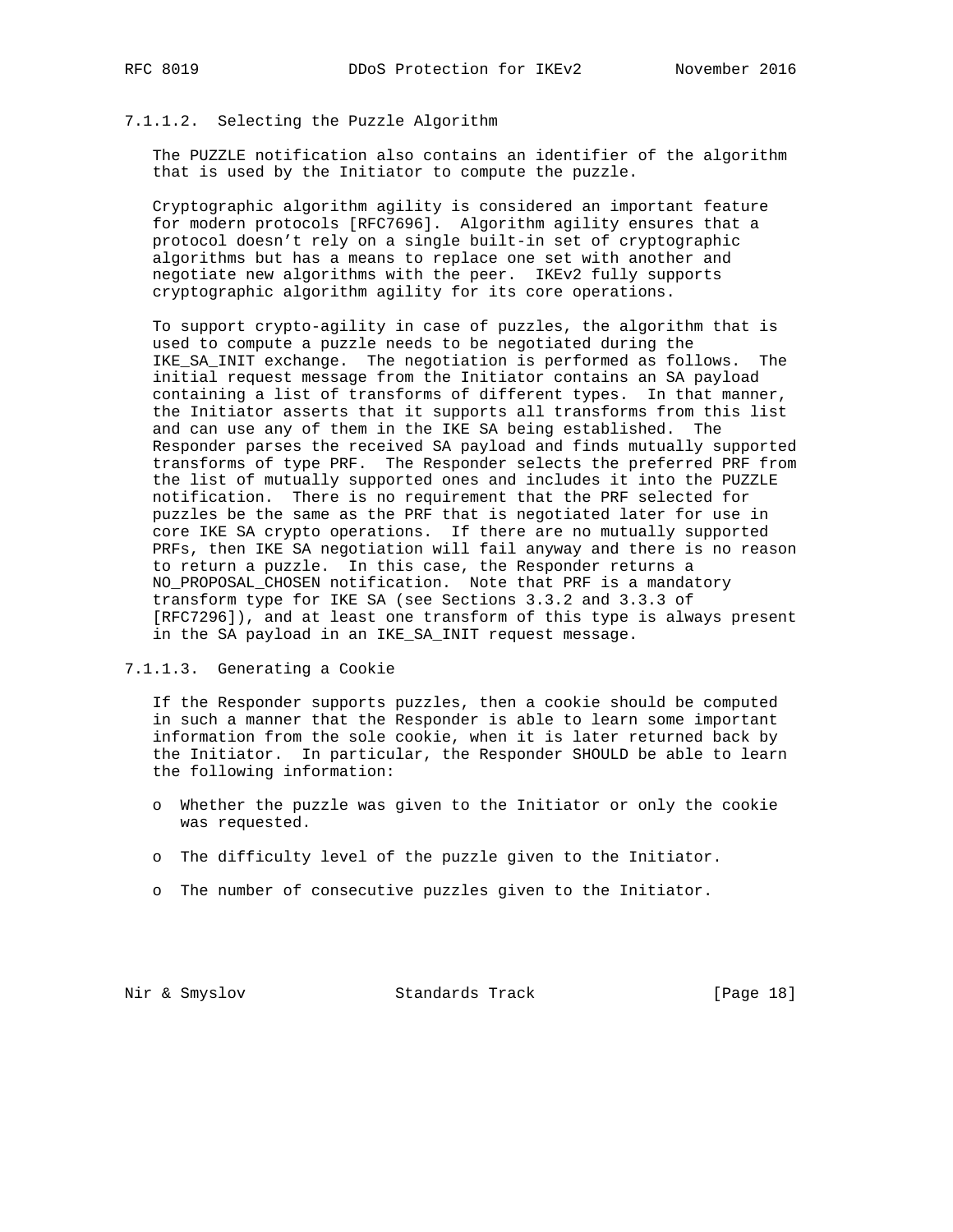o The amount of time the Initiator spent to solve the puzzles. This can be calculated if the cookie is timestamped.

 This information helps the Responder to make a decision whether to serve this request or demand more work from the Initiator.

 One possible approach to get this information is to encode it in the cookie. The format of such encoding is an implementation detail of the Responder, as the cookie would remain an opaque block of data to the Initiator. If this information is encoded in the cookie, then the Responder MUST make it integrity protected, so that any intended or accidental alteration of this information in the returned cookie is detectable. So, the cookie would be generated as:

 Cookie = <VersionIDofSecret> | <AdditionalInfo> | Hash(Ni | IPi | SPIi | <AdditionalInfo> | <secret>)

 Note that according to Section 2.6 of [RFC7296], the size of the cookie cannot exceed 64 bytes.

 Alternatively, the Responder may generate a cookie as suggested in Section 2.6 of [RFC7296], but associate the additional information, using local storage identified with the particular version of the secret. In this case, the Responder should have different secrets for every combination of difficulty level and number of consecutive puzzles, and should change the secrets periodically, keeping a few previous versions, to be able to calculate how long ago a cookie was generated.

 The Responder may also combine these approaches. This document doesn't mandate how the Responder learns this information from a cookie.

 When selecting cookie generation, algorithm implementations MUST ensure that an attacker gains no or insignificant benefit from reusing puzzle solutions in several requests. See Section 10 for details.

7.1.2. Solving a Puzzle and Returning the Solution

 If the Initiator receives a puzzle but it doesn't support puzzles, then it will ignore the PUZZLE notification as an unrecognized status notification (in accordance with Section 3.10.1 of [RFC7296]). The Initiator MAY ignore the PUZZLE notification if it is not willing to spend resources to solve the puzzle of the requested difficulty, even if it supports puzzles. In both cases, the Initiator acts as described in Section 2.6 of [RFC7296] -- it restarts the request and includes the received COOKIE notification in it. The Responder

Nir & Smyslov Standards Track [Page 19]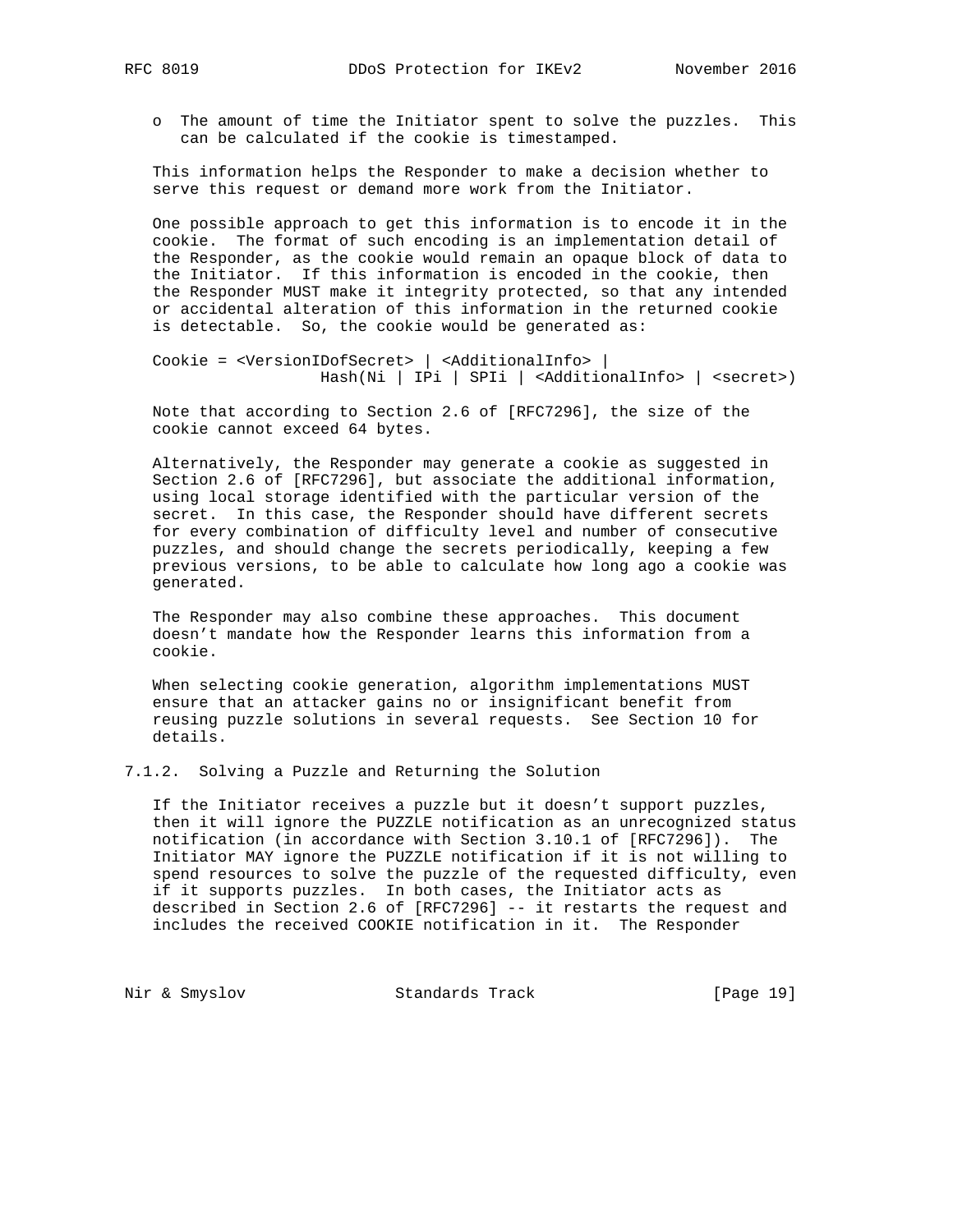should be able to distinguish the situation when it just requested a cookie from the situation where the puzzle was given to the Initiator, but the Initiator for some reason ignored it.

 If the received message contains a PUZZLE notification and doesn't contain a COOKIE notification, then this message is malformed because it requests to solve the puzzle but doesn't provide enough information to allow the puzzle to be solved. In this case, the Initiator MUST ignore the received message and continue to wait until either a valid PUZZLE notification is received or the retransmission timer fires. If it fails to receive a valid message after several retransmissions of IKE\_SA\_INIT requests, then this means that something is wrong and the IKE SA cannot be established.

 If the Initiator supports puzzles and is ready to solve them, then it tries to solve the given puzzle. After the puzzle is solved, the Initiator restarts the request and returns back to the Responder the puzzle solution in a new payload called a Puzzle Solution (PS) payload (see Section 8.2) along with the received COOKIE notification.

HDR, N(COOKIE), [PS,] SA, KE, Ni, [V+][N+] -->

Figure 3: IKE\_SA\_INIT Request Containing Puzzle Solution

7.1.3. Computing a Puzzle

 General principles of constructing puzzles in IKEv2 are described in Section 4.4. They can be summarized as follows: given unpredictable string S and PRF, find N different keys Ki (where i=[1..N]) for that PRF so that the result of PRF(Ki,S) has at least the specified number of trailing zero bits. This specification requires that the puzzle solution contains 4 different keys (i.e., N=4).

 In the IKE\_SA\_INIT exchange, it is the cookie that plays the role of unpredictable string S. In other words, in the IKE\_SA\_INIT, the task for the IKE Initiator is to find the four different, equal-sized keys Ki for the agreed upon PRF such that each result of PRF(Ki,cookie) where  $i = [1..4]$  has a sufficient number of trailing zero bits. Only the content of the COOKIE notification is used in puzzle calculation, i.e., the header of the Notify payload is not included.

 Note that puzzles in the IKE\_AUTH exchange are computed differently than in the IKE\_SA\_INIT\_EXCHANGE. See Section 7.2.3 for details.

Nir & Smyslov Standards Track [Page 20]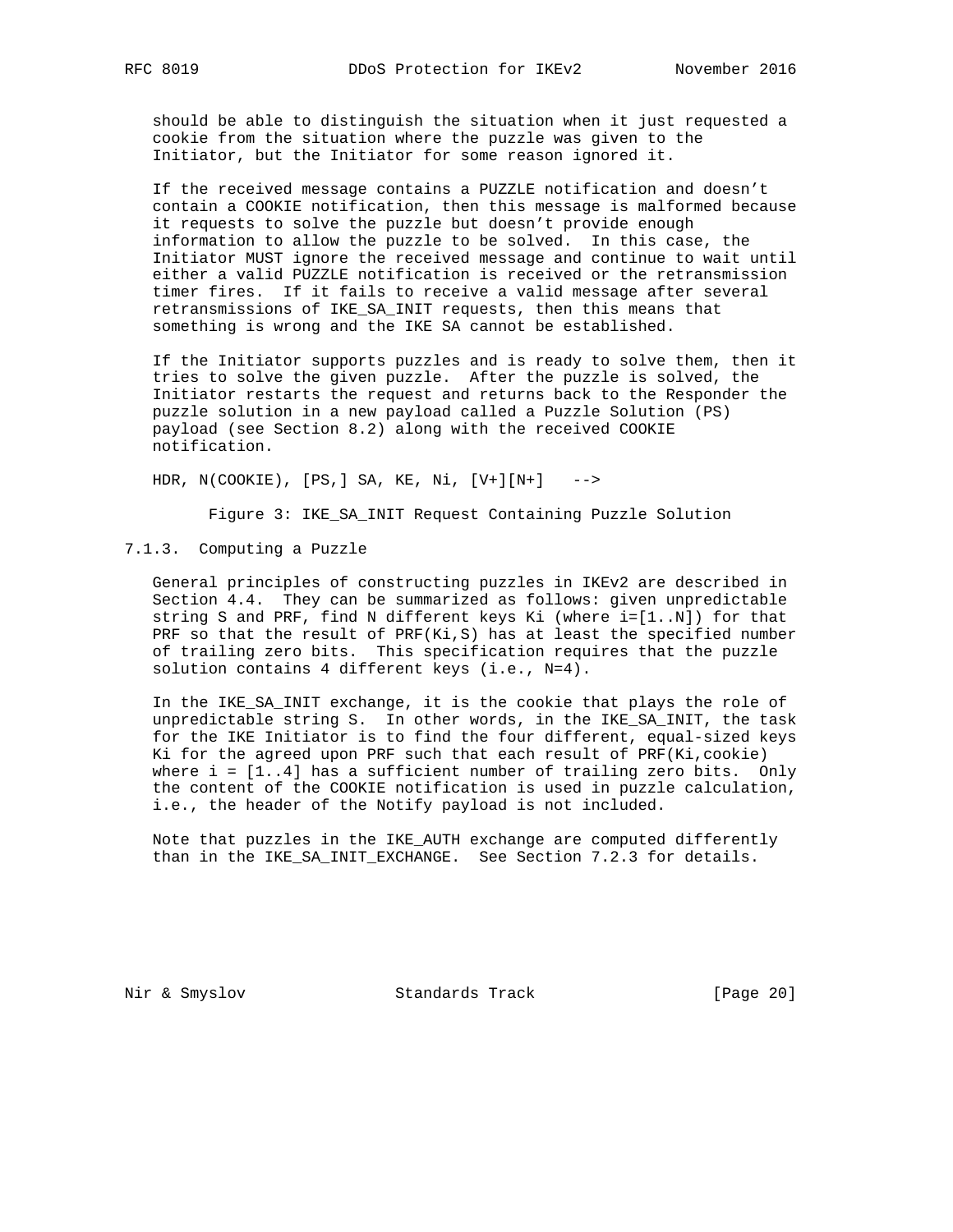#### 7.1.4. Analyzing Repeated Request

 The received request must at least contain a COOKIE notification. Otherwise, it is an initial request and in this case, it MUST be processed according to Section 7.1. First, the cookie MUST be checked for validity. If the cookie is invalid, then the request is treated as initial and is processed according to Section 7.1. It is RECOMMENDED that a new cookie is requested in this case.

 If the cookie is valid, then some important information is learned from it or from local state based on the identifier of the cookie's secret (see Section 7.1.1.3 for details). This information helps the Responder to sort out incoming requests, giving more priority to those that were created by spending more of the Initiator's resources.

 First, the Responder determines if it requested only a cookie or presented a puzzle to the Initiator. If no puzzle was given, this means that at the time the Responder requested a cookie, it didn't detect the DoS or DDoS attack, or the attack volume was low. In this case, the received request message must not contain the PS payload, and this payload MUST be ignored if the message contains a PS payload for any reason. Since no puzzle was given, the Responder marks the request with the lowest priority since the Initiator spent little resources creating it.

 If the Responder learns from the cookie that the puzzle was given to the Initiator, then it looks for the PS payload to determine whether its request to solve the puzzle was honored or not. If the incoming message doesn't contain a PS payload, this means that the Initiator either doesn't support puzzles or doesn't want to deal with them. In either case, the request is marked with the lowest priority since the Initiator spent little resources creating it.

 If a PS payload is found in the message, then the Responder MUST verify the puzzle solution that it contains. The solution is interpreted as four different keys. The result of using each of them in the PRF (as described in Section 7.1.3) must contain at least the requested number of trailing zero bits. The Responder MUST check all of the four returned keys.

 If any checked result contains fewer bits than were requested, this means that the Initiator spent less resources than expected by the Responder. This request is marked with the lowest priority.

 If the Initiator provided the solution to the puzzle satisfying the requested difficulty level, or if the Responder didn't indicate any particular difficulty level (by setting the ZBC to 0) and the

Nir & Smyslov Standards Track [Page 21]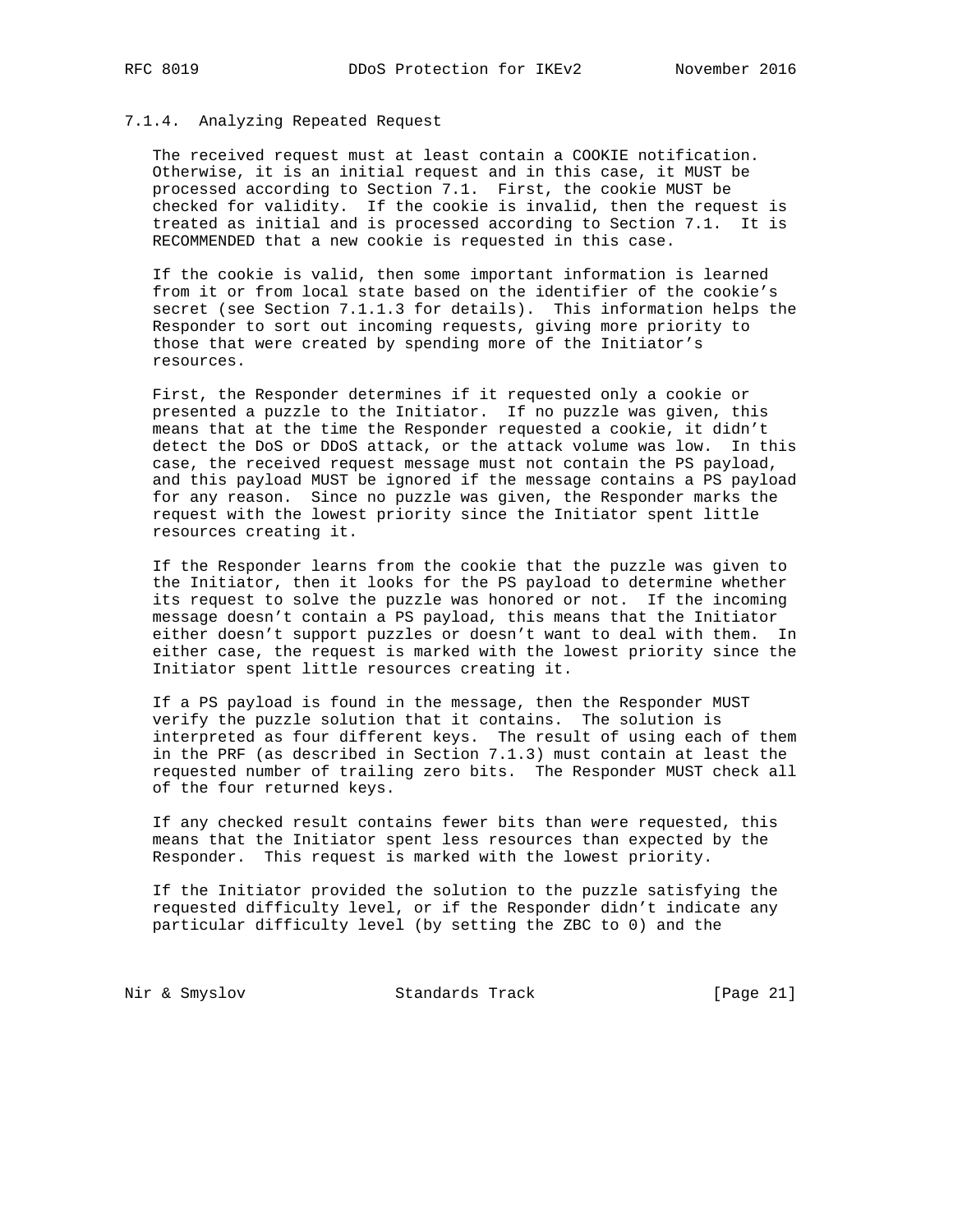Initiator was free to select any difficulty level it can afford, then the priority of the request is calculated based on the following considerations:

- o The Responder MUST take the smallest number of trailing zero bits among the checked results and count it as the number of zero bits the Initiator solved for.
- o The higher number of zero bits the Initiator provides, the higher priority its request should receive.
- o The more consecutive puzzles the Initiator solved, the higher priority it should receive.
- o The more time the Initiator spent solving the puzzles, the higher priority it should receive.

 After the priority of the request is determined, the final decision whether to serve it or not is made.

7.1.5. Deciding Whether to Serve the Request

 The Responder decides what to do with the request based on the request's priority and the Responder's current load. There are three possible actions:

- o Accept request.
- o Reject request.
- o Demand more work from the Initiator by giving it a new puzzle.

 The Responder SHOULD accept an incoming request if its priority is high -- this means that the Initiator spent quite a lot of resources. The Responder MAY also accept some low-priority requests where the Initiators don't support puzzles. The percentage of accepted legacy requests depends on the Responder's current load.

 If the Initiator solved the puzzle, but didn't spend much resources for it (the selected puzzle difficulty level appeared to be low and the Initiator solved it quickly), then the Responder SHOULD give it another puzzle. The more puzzles the Initiator solves the higher its chances are to be served.

 The details of how the Responder makes a decision for any particular request are implementation dependent. The Responder can collect all of the incoming requests for some short period of time, sort them out based on their priority, calculate the number of available memory

Nir & Smyslov **Standards Track** [Page 22]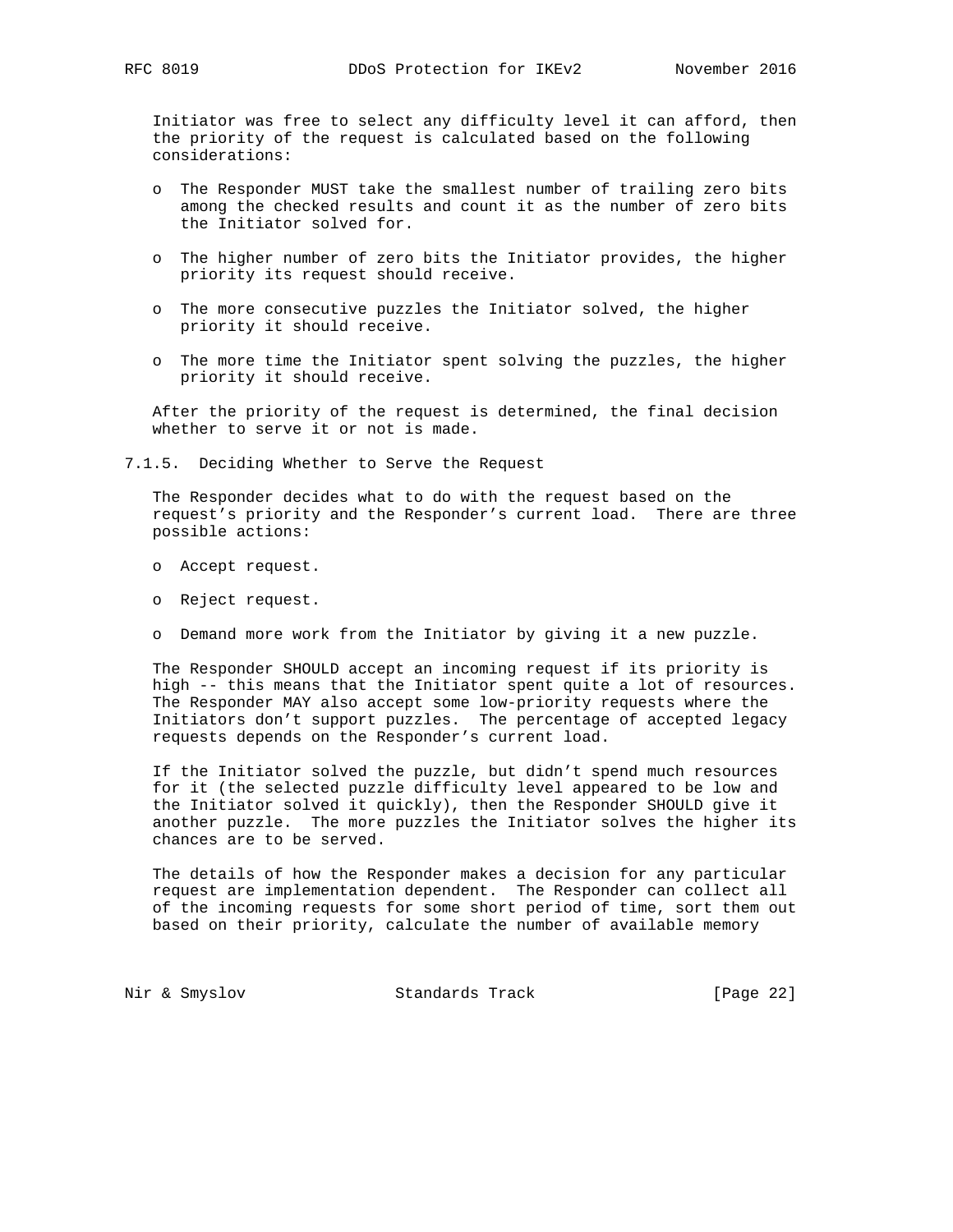slots for half-open IKE SAs, and then serve that number of requests from the head of the sorted list. The remainder of requests can be either discarded or responded to with new puzzle requests.

 Alternatively, the Responder may decide whether to accept every incoming request with some kind of lottery, taking into account its priority and the available resources.

### 7.2. Puzzles in an IKE\_AUTH Exchange

 Once the IKE\_SA\_INIT exchange is completed, the Responder has created a state and is waiting for the first message of the IKE\_AUTH exchange from the Initiator. At this point, the Initiator has already passed the return routability check and has proved that it has performed some work to complete the IKE\_SA\_INIT exchange. However, the Initiator is not yet authenticated, and this allows a malicious Initiator to perform an attack, as described in Section 3. Unlike a DoS attack in the IKE\_SA\_INIT exchange, which is targeted on the Responder's memory resources, the goal of this attack is to exhaust a Responder's CPU power. The attack is performed by sending the first IKE\_AUTH message containing arbitrary data. This costs nothing to the Initiator, but the Responder has to perform relatively costly operations when computing the DH shared secret and deriving SK\_\* keys to be able to verify authenticity of the message. If the Responder doesn't keep the computed keys after an unsuccessful verification of the IKE\_AUTH message, then the attack can be repeated several times on the same IKE SA.

 The Responder can use puzzles to make this attack more costly for the Initiator. The idea is that the Responder includes a puzzle in the IKE\_SA\_INIT response message and the Initiator includes a puzzle solution in the first IKE\_AUTH request message outside the Encrypted payload, so that the Responder is able to verify a puzzle solution before computing the DH shared secret.

 The Responder constantly monitors the amount of the half-open IKE SA states that receive IKE\_AUTH messages that cannot be decrypted due to integrity check failures. If the percentage of such states is high and it takes an essential fraction of the Responder's computing power to calculate keys for them, then the Responder may assume that it is under attack and SHOULD use puzzles to make it harder for attackers.

Nir & Smyslov Standards Track [Page 23]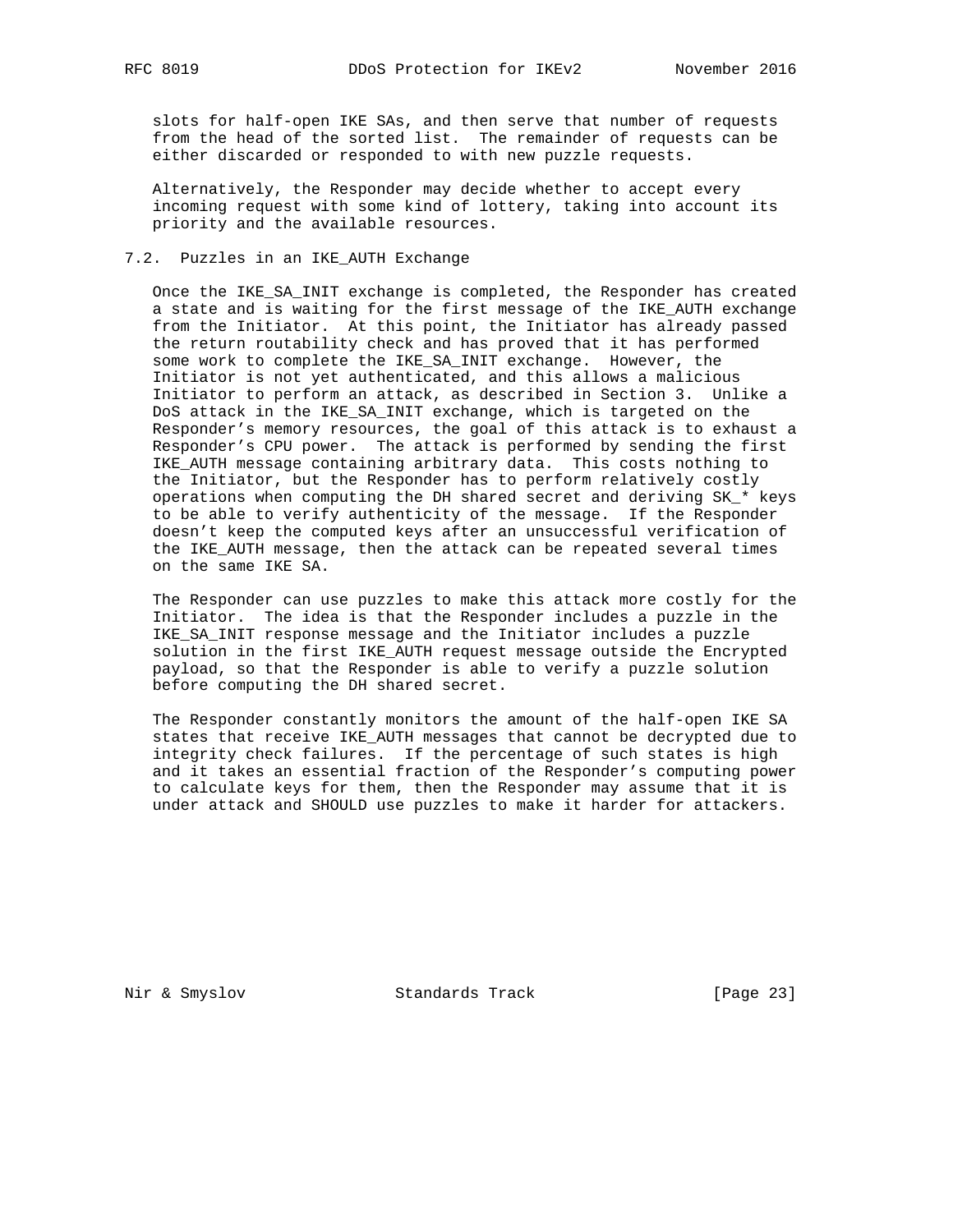#### 7.2.1. Presenting the Puzzle

 The Responder requests the Initiator to solve a puzzle by including the PUZZLE notification in the IKE\_SA\_INIT response message. The Responder MUST NOT use puzzles in the IKE\_AUTH exchange unless a puzzle has been previously presented and solved in the preceding IKE\_SA\_INIT exchange.

 $\leftarrow$  -- HDR, SA, KE, Nr, N(PUZZLE), [V+][N+]

Figure 4: IKE\_SA\_INIT Response Containing IKE\_AUTH Puzzle

7.2.1.1. Selecting Puzzle Difficulty Level

 The difficulty level of the puzzle in the IKE\_AUTH exchange should be chosen so that the Initiator would spend more time to solve the puzzle than the Responder to compute the DH shared secret and the keys needed to decrypt and verify the IKE\_AUTH request message. On the other hand, the difficulty level should not be too high, otherwise legitimate clients will experience an additional delay while establishing the IKE SA.

 Note that since puzzles in the IKE\_AUTH exchange are only allowed to be used if they were used in the preceding IKE\_SA\_INIT exchange, the Responder would be able to roughly estimate the computational power of the Initiator and select the difficulty level accordingly. Unlike puzzles in the IKE\_SA\_INIT, the requested difficulty level for IKE\_AUTH puzzles MUST NOT be 0. In other words, the Responder must always set a specific difficulty level and must not let the Initiator choose it on its own.

7.2.1.2. Selecting the Puzzle Algorithm

 The algorithm for the puzzle is selected as described in Section 7.1.1.2. There is no requirement that the algorithm for the puzzle in the IKE\_SA INIT exchange be the same as the algorithm for the puzzle in the IKE\_AUTH exchange; however, it is expected that in most cases they will be the same.

7.2.2. Solving the Puzzle and Returning the Solution

 If the IKE\_SA\_INIT regular response message (i.e., the message containing SA, KE, NONCE payloads) contains the PUZZLE notification and the Initiator supports puzzles, it MUST solve the puzzle. Note that puzzle construction in the IKE\_AUTH exchange differs from the puzzle construction in the IKE\_SA\_INIT exchange and is described in Section 7.2.3. Once the puzzle is solved, the Initiator sends the IKE\_AUTH request message containing the PS payload.

Nir & Smyslov Standards Track [Page 24]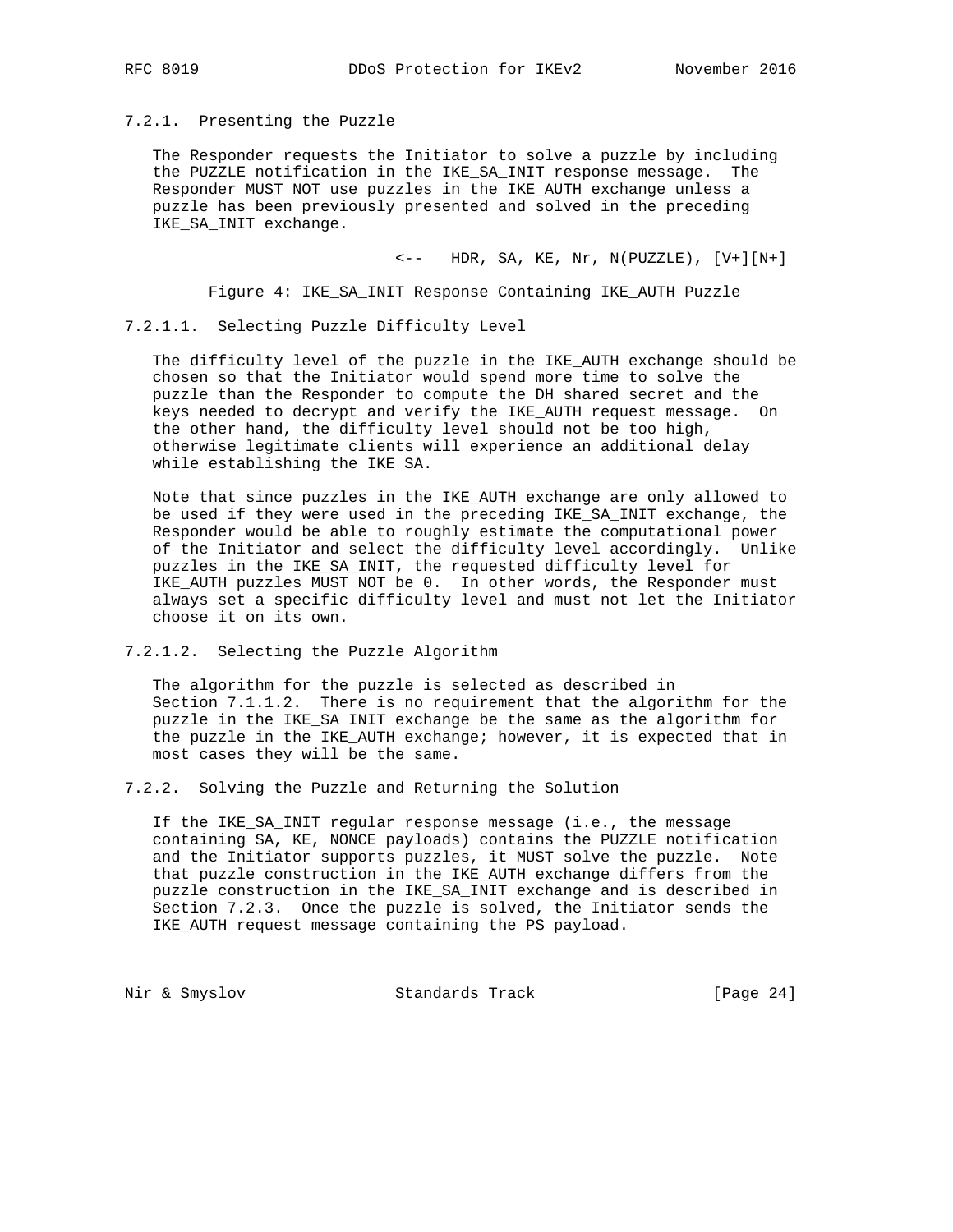HDR, PS, SK {IDi, [CERT,] [CERTREQ,]  $[IDr,] AUTH, SA, TSi, TSr]$  -->

Figure 5: IKE\_AUTH Request Containing IKE\_AUTH Puzzle Solution

 The PS payload MUST be placed outside the Encrypted payload, so that the Responder is able to verify the puzzle before calculating the DH shared secret and the SK\_\* keys.

 If IKE fragmentation [RFC7383] is used in the IKE\_AUTH exchange, then the PS payload MUST be present only in the first IKE Fragment message, in accordance with Section 2.5.3 of [RFC7383]. Note that calculation of the puzzle in the IKE\_AUTH exchange doesn't depend on the content of the IKE\_AUTH message (see Section 7.2.3). Thus, the Initiator has to solve the puzzle only once, and the solution is valid for both unfragmented and fragmented IKE messages.

7.2.3. Computing the Puzzle

 A puzzle in the IKE\_AUTH exchange is computed differently than in the IKE\_SA\_INIT exchange (see Section 7.1.3). The general principle is the same; the difference is in the construction of the string S. Unlike the IKE\_SA\_INIT exchange, where S is the cookie, in the IKE\_AUTH exchange, S is a concatenation of Nr and SPIr. In other words, the task for the IKE Initiator is to find the four different keys Ki for the agreed upon PRF such that each result of PRF(Ki,Nr  $\vert$  SPIr) where i=[1..4] has a sufficient number of trailing zero bits. Nr is a nonce used by the Responder in the IKE\_SA\_INIT exchange, stripped of any headers. SPIr is the IKE Responder's SPI from the IKE header of the SA being established.

7.2.4. Receiving the Puzzle Solution

 If the Responder requested the Initiator to solve a puzzle in the IKE\_AUTH exchange, then it MUST silently discard all the IKE\_AUTH request messages without the PS payload.

 Once the message containing a solution to the puzzle is received, the Responder MUST verify the solution before performing computationally intensive operations, i.e., computing the DH shared secret and the SK\_\* keys. The Responder MUST verify all four of the returned keys.

 The Responder MUST silently discard the received message if any checked verification result is not correct (contains insufficient number of trailing zero bits). If the Responder successfully verifies the puzzle and calculates the SK\_\* key, but the message authenticity check fails, then it SHOULD save the calculated keys in the IKE SA state while waiting for the retransmissions from the

Nir & Smyslov Standards Track [Page 25]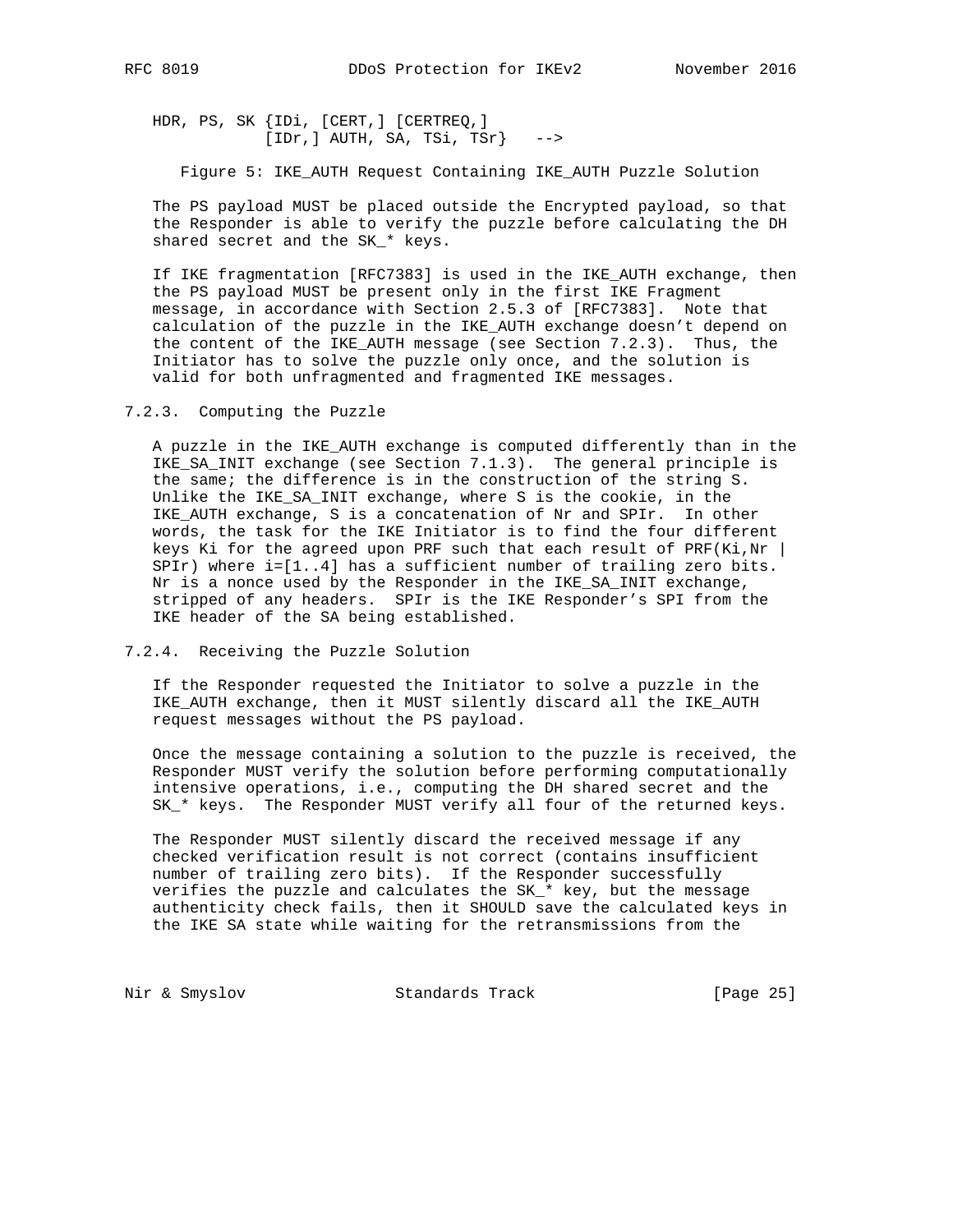Initiator. In this case, the Responder may skip verification of the puzzle solution and ignore the PS payload in the retransmitted messages.

 If the Initiator uses IKE fragmentation, then it sends all fragments of a message simultaneously. Due to packets loss and/or reordering, it is possible that the Responder receives subsequent fragments before receiving the first one that contains the PS payload. In this case, the Responder MAY choose to keep the received fragments until the first fragment containing the solution to the puzzle is received. In this case, the Responder SHOULD NOT try to verify authenticity of the kept fragments until the first fragment with the PS payload is received, and the solution to the puzzle is verified. After successful verification of the puzzle, the Responder can then calculate the SK\_\* key and verify authenticity of the collected fragments.

- 8. Payload Formats
- 8.1. PUZZLE Notification

 The PUZZLE notification is used by the IKE Responder to inform the Initiator about the need to solve the puzzle. It contains the difficulty level of the puzzle and the PRF the Initiator should use.

1 2 3 0 1 2 3 4 5 6 7 8 9 0 1 2 3 4 5 6 7 8 9 0 1 2 3 4 5 6 7 8 9 0 1 +-+-+-+-+-+-+-+-+-+-+-+-+-+-+-+-+-+-+-+-+-+-+-+-+-+-+-+-+-+-+-+-+ | Next Payload |C| RESERVED | Payload Length | +-+-+-+-+-+-+-+-+-+-+-+-+-+-+-+-+-+-+-+-+-+-+-+-+-+-+-+-+-+-+-+-+ |Protocol ID(=0)| SPI Size (=0) | Notify Message Type | +-+-+-+-+-+-+-+-+-+-+-+-+-+-+-+-+-+-+-+-+-+-+-+-+-+-+-+-+-+-+-+-+ PRF | Difficulty | +-+-+-+-+-+-+-+-+-+-+-+-+-+-+-+-+-+-+-+-+-+-+-+-+

- o Protocol ID (1 octet) -- MUST be 0.
- o SPI Size (1 octet) -- MUST be 0, meaning no SPI is present.
- o Notify Message Type (2 octets) -- MUST be 16434, the value assigned for the PUZZLE notification.
- o PRF (2 octets) -- Transform ID of the PRF algorithm that MUST be used to solve the puzzle. Readers should refer to the "Transform Type 2 - Pseudorandom Function Transform IDs" subregistry on [IKEV2-IANA] for the list of possible values.

Nir & Smyslov Standards Track [Page 26]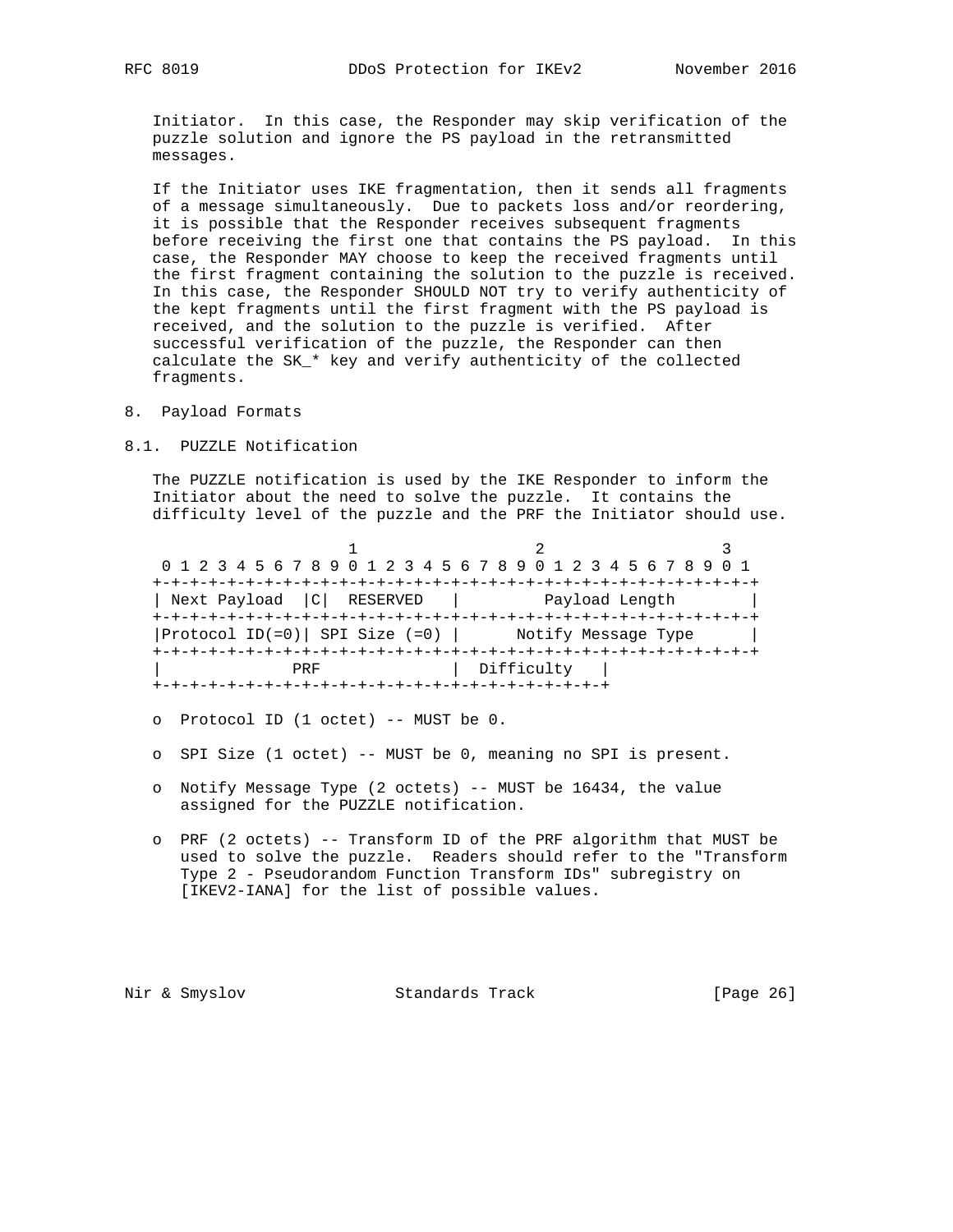o Difficulty (1 octet) -- Difficulty level of the puzzle. Specifies the minimum number of trailing zero bits (ZBC) that each of the results of PRF must contain. Value 0 means that the Responder doesn't request any specific difficulty level, and the Initiator is free to select an appropriate difficulty level on its own (see Section 7.1.1.1 for details).

This notification contains no data.

8.2. Puzzle Solution Payload

 The solution to the puzzle is returned back to the Responder in a dedicated payload, called the PS payload.

1 2 3 0 1 2 3 4 5 6 7 8 9 0 1 2 3 4 5 6 7 8 9 0 1 2 3 4 5 6 7 8 9 0 1 +-+-+-+-+-+-+-+-+-+-+-+-+-+-+-+-+-+-+-+-+-+-+-+-+-+-+-+-+-+-+-+-+ | Next Payload |C| RESERVED | Payload Length | +-+-+-+-+-+-+-+-+-+-+-+-+-+-+-+-+-+-+-+-+-+-+-+-+-+-+-+-+-+-+-+-+ | | Puzzle Solution Data | | +-+-+-+-+-+-+-+-+-+-+-+-+-+-+-+-+-+-+-+-+-+-+-+-+-+-+-+-+-+-+-+-+

 o Puzzle Solution Data (variable length) -- Contains the solution to the puzzle -- four different keys for the selected PRF. This field MUST NOT be empty. All of the keys MUST have the same size; therefore, the size of this field is always a multiple of 4 bytes. If the selected PRF accepts only fixed-size keys, then the size of each key MUST be of that fixed size. If the agreed upon PRF accepts keys of any size, then the size of each key MUST be between 1 octet and the preferred key length of the PRF (inclusive). It is expected that in most cases, the keys will be 4 (or even less) octets in length; however, it depends on puzzle difficulty and on the Initiator's strategy to find solutions, and thus the size is not mandated by this specification. The Responder determines the size of each key by dividing the size of the Puzzle Solution Data by 4 (the number of keys). Note that the size of Puzzle Solution Data is the size of the Payload (as indicated in the Payload Length field) minus 4 -- the size of the Payload header.

The payload type for the PS payload is 54.

Nir & Smyslov Standards Track [Page 27]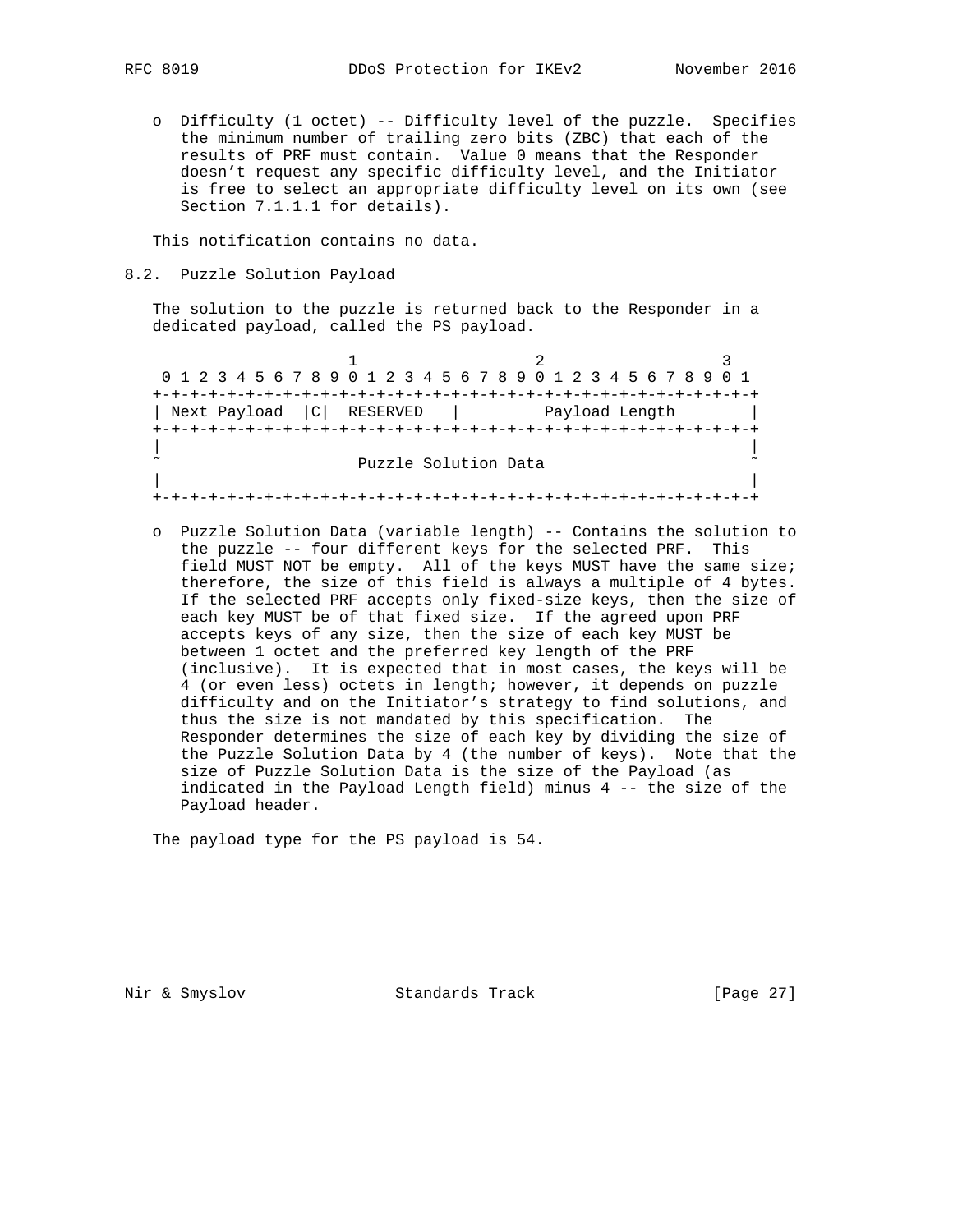# 9. Operational Considerations

 The puzzle difficulty level should be set by balancing the requirement to minimize the latency for legitimate Initiators with making things difficult for attackers. A good rule of thumb is taking about 1 second to solve the puzzle. At the time this document was written, a typical Initiator or botnet member can perform slightly less than a million hashes per second per core, so setting the number of zero bits to 20 is a good compromise. It should be noted that mobile Initiators, especially phones, are considerably weaker than that. Implementations should allow administrators to set the difficulty level and/or be able to set the difficulty level dynamically in response to load.

 Initiators SHOULD set a maximum difficulty level beyond which they won't try to solve the puzzle and log or display a failure message to the administrator or user.

 Until the widespread adoption of puzzles happens, most Initiators will ignore them, as will all attackers. For puzzles to become a really powerful defense measure against DDoS attacks, they must be supported by the majority of legitimate clients.

### 10. Security Considerations

 Care must be taken when selecting parameters for the puzzles, in particular the puzzle difficulty. If the puzzles are too easy for the majority of attackers, then the puzzle mechanism wouldn't be able to prevent DoS or DDoS attacks and would only impose an additional burden on legitimate Initiators. On the other hand, if the puzzles are too hard for the majority of Initiators, then many legitimate users would experience unacceptable delays in IKE SA setup (and unacceptable power consumption on mobile devices) that might cause them to cancel the connection attempt. In this case, the resources of the Responder are preserved; however, the DoS attack can be considered successful. Thus, a sensible balance should be kept by the Responder while choosing the puzzle difficulty -- to defend itself and to not over-defend itself. It is RECOMMENDED that the puzzle difficulty be chosen, so that the Responder's load remains close to the maximum it can tolerate. It is also RECOMMENDED to dynamically adjust the puzzle difficulty in accordance to the current Responder's load.

 If the cookie is generated as suggested in Section 2.6 of [RFC7296], then an attacker can use the same SPIi and the same Ni for several requests from the same IPi. This will result in generating the same

Nir & Smyslov Standards Track [Page 28]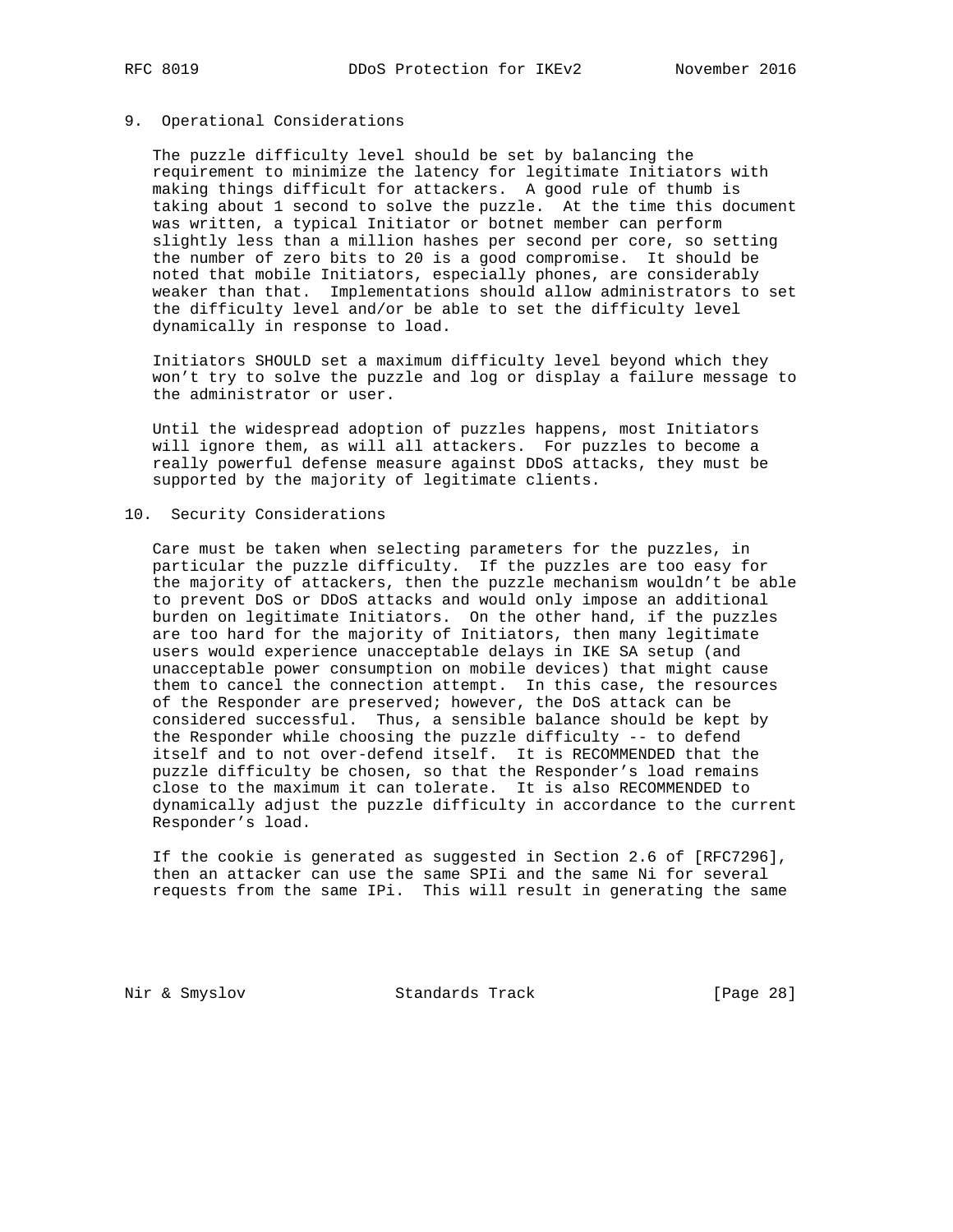cookies for these requests until the Responder changes the value of its cookie generation secret. Since the cookies are used as an input data for puzzles in the IKE\_SA\_INIT exchange, generating the same cookies allows the attacker to reuse puzzle solutions, thus bypassing the proof-of-work requirement. Note that the attacker can get only limited benefit from this situation -- once the half-open SA is created by the Responder, all the subsequent initial requests with the same IPi and SPIi will be treated as retransmissions and discarded by the Responder. However, once this half-open SA is expired and deleted, the attacker can create a new one for free if the Responder hasn't changed its cookie generation secret yet.

 The Responder can use various countermeasures to completely eliminate or mitigate this scenario. First, the Responder can change its cookie generation secret frequently especially if under attack, as recommended in Section 2.6 of [RFC7296]. For example, if the Responder keeps two values of the secret (current and previous) and the secret lifetime is no more than a half of the current half-open SA retention time (see Section 4.1), then the attacker cannot get benefit from reusing a puzzle solution. However, short cookie generation secret lifetime could have a negative consequence on weak legitimate Initiators, since it could take too long for them to solve puzzles, and their solutions would be discarded if the cookie generation secret has been already changed few times.

 Another approach for the Responder is to modify the cookie generation algorithm in such a way that the generated cookies are always different or are repeated only within a short time period. If the Responder includes a timestamp in <AdditionalInfo> as suggested in Section 7.1.1.3, then the cookies will repeat only within a short time interval equal to timestamp resolution. Another approach for the Responder is to maintain a global counter that is incremented every time a cookie is generated and include this counter in <AdditionalInfo>. This will make every cookie unique.

 Implementations MUST use one of the above (or some other) countermeasures to completely eliminate or make insignificant the possible benefit an attacker can get from reusing puzzle solutions. Note that this issue doesn't exist in IKE\_AUTH puzzles (Section 7.2) since the puzzles in IKE\_AUTH are always unique if the Responder generates SPIr and Nr randomly in accordance with [RFC7296].

 Solving puzzles requires a lot of CPU usage that increases power consumption. This additional power consumption can negatively affect battery-powered Initiators, e.g., mobile phones or some Internet of Things (IoT) devices. If puzzles are too hard, then the required additional power consumption may appear to be unacceptable for some Initiators. The Responder SHOULD take this possibility into

Nir & Smyslov **Standards Track** [Page 29]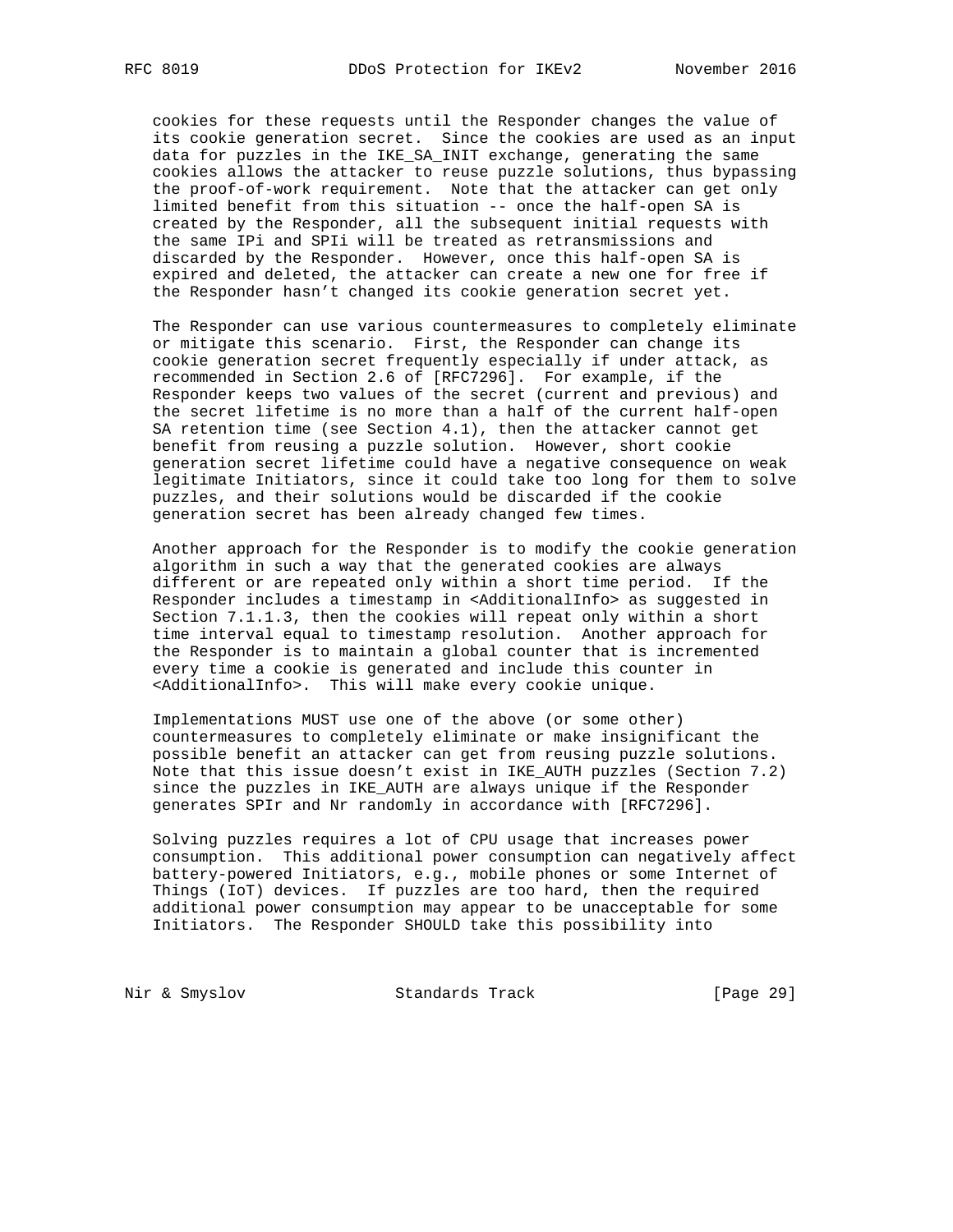consideration while choosing the puzzle difficulty and while selecting which percentage of Initiators are allowed to reject solving puzzles. See Section 7.1.4 for details.

 If the Initiator uses NULL Authentication [RFC7619], then its identity is never verified. This condition may be used by attackers to perform a DoS attack after the IKE SA is established. Responders that allow unauthenticated Initiators to connect must be prepared to deal with various kinds of DoS attacks even after the IKE SA is created. See Section 5 for details.

 To prevent amplification attacks, implementations must strictly follow the retransmission rules described in Section 2.1 of [RFC7296].

11. IANA Considerations

 This document defines a new payload in the "IKEv2 Payload Types" registry:

54 Puzzle Solution PS

 This document also defines a new Notify Message Type in the "IKEv2 Notify Message Types - Status Types" registry:

16434 PUZZLE

- 12. References
- 12.1. Normative References

[IKEV2-IANA]

 IANA, "Internet Key Exchange Version 2 (IKEv2) Parameters", <http://www.iana.org/assignments/ikev2-parameters>.

- [RFC2119] Bradner, S., "Key words for use in RFCs to Indicate Requirement Levels", BCP 14, RFC 2119, DOI 10.17487/RFC2119, March 1997, <http://www.rfc-editor.org/info/rfc2119>.
- [RFC5723] Sheffer, Y. and H. Tschofenig, "Internet Key Exchange Protocol Version 2 (IKEv2) Session Resumption", RFC 5723, DOI 10.17487/RFC5723, January 2010, <http://www.rfc-editor.org/info/rfc5723>.

Nir & Smyslov Standards Track [Page 30]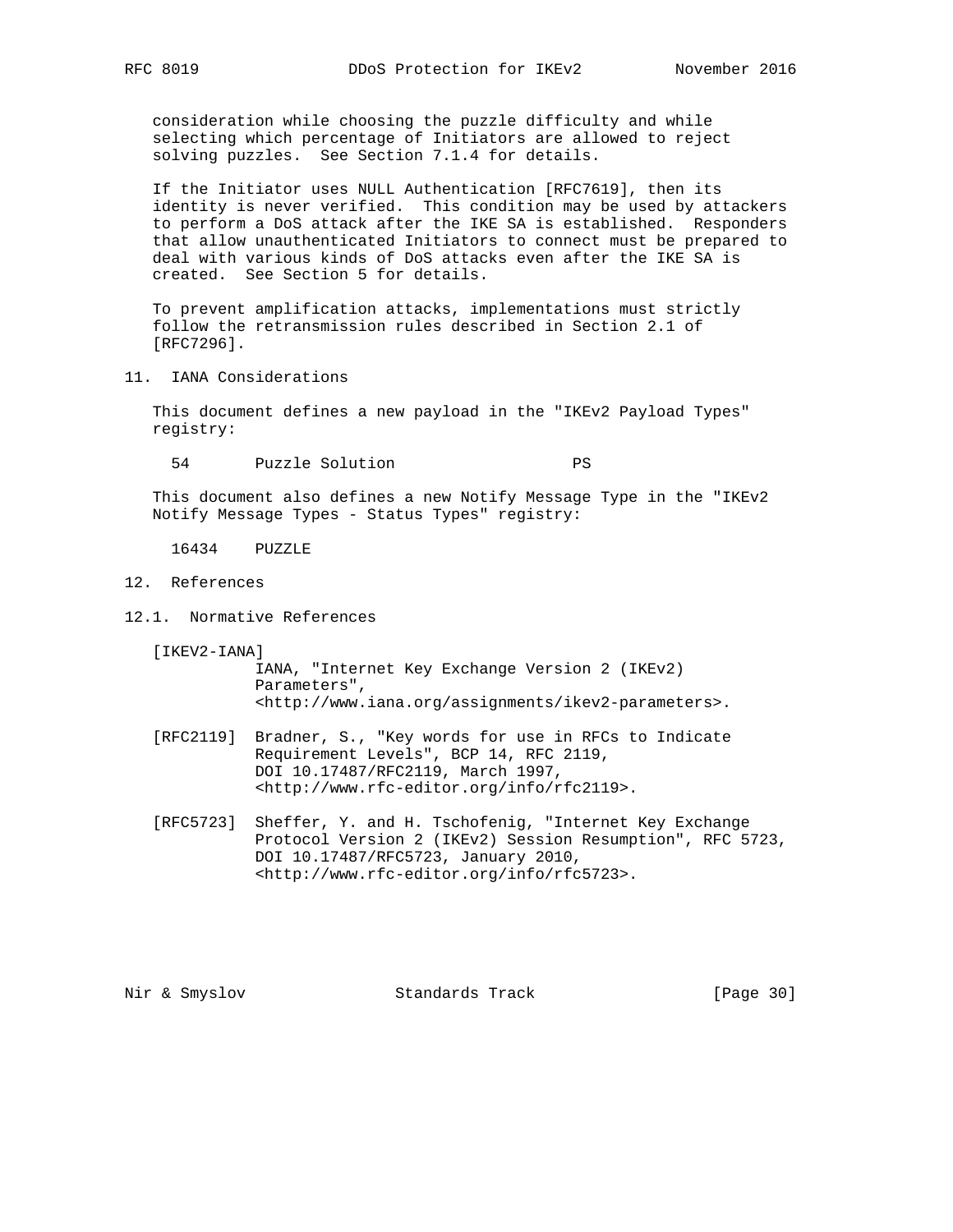- [RFC7296] Kaufman, C., Hoffman, P., Nir, Y., Eronen, P., and T. Kivinen, "Internet Key Exchange Protocol Version 2 (IKEv2)", STD 79, RFC 7296, DOI 10.17487/RFC7296, October 2014, <http://www.rfc-editor.org/info/rfc7296>.
- [RFC7383] Smyslov, V., "Internet Key Exchange Protocol Version 2 (IKEv2) Message Fragmentation", RFC 7383, DOI 10.17487/RFC7383, November 2014, <http://www.rfc-editor.org/info/rfc7383>.
- 12.2. Informative References
	- [BITCOINS] Nakamoto, S., "Bitcoin: A Peer-to-Peer Electronic Cash System", October 2008, <https://bitcoin.org/bitcoin.pdf>.
	- [RFC7619] Smyslov, V. and P. Wouters, "The NULL Authentication Method in the Internet Key Exchange Protocol Version 2 (IKEv2)", RFC 7619, DOI 10.17487/RFC7619, August 2015, <http://www.rfc-editor.org/info/rfc7619>.
	- [RFC7696] Housley, R., "Guidelines for Cryptographic Algorithm Agility and Selecting Mandatory-to-Implement Algorithms", BCP 201, RFC 7696, DOI 10.17487/RFC7696, November 2015, <http://www.rfc-editor.org/info/rfc7696>.

#### Acknowledgements

 The authors thank Tero Kivinen, Yaron Sheffer, and Scott Fluhrer for their contributions to the design of the protocol. In particular, Tero Kivinen suggested the kind of puzzle where the task is to find a solution with a requested number of zero trailing bits. Yaron Sheffer and Scott Fluhrer suggested a way to make puzzle difficulty less erratic by solving several weaker puzzles. The authors also thank David Waltermire and Paul Wouters for their careful reviews of the document, Graham Bartlett for pointing out the possibility of an attack related to "Hash & URL", Stephen Farrell for catching the repeated cookie issue, and all others who commented on the document.

Nir & Smyslov Standards Track [Page 31]